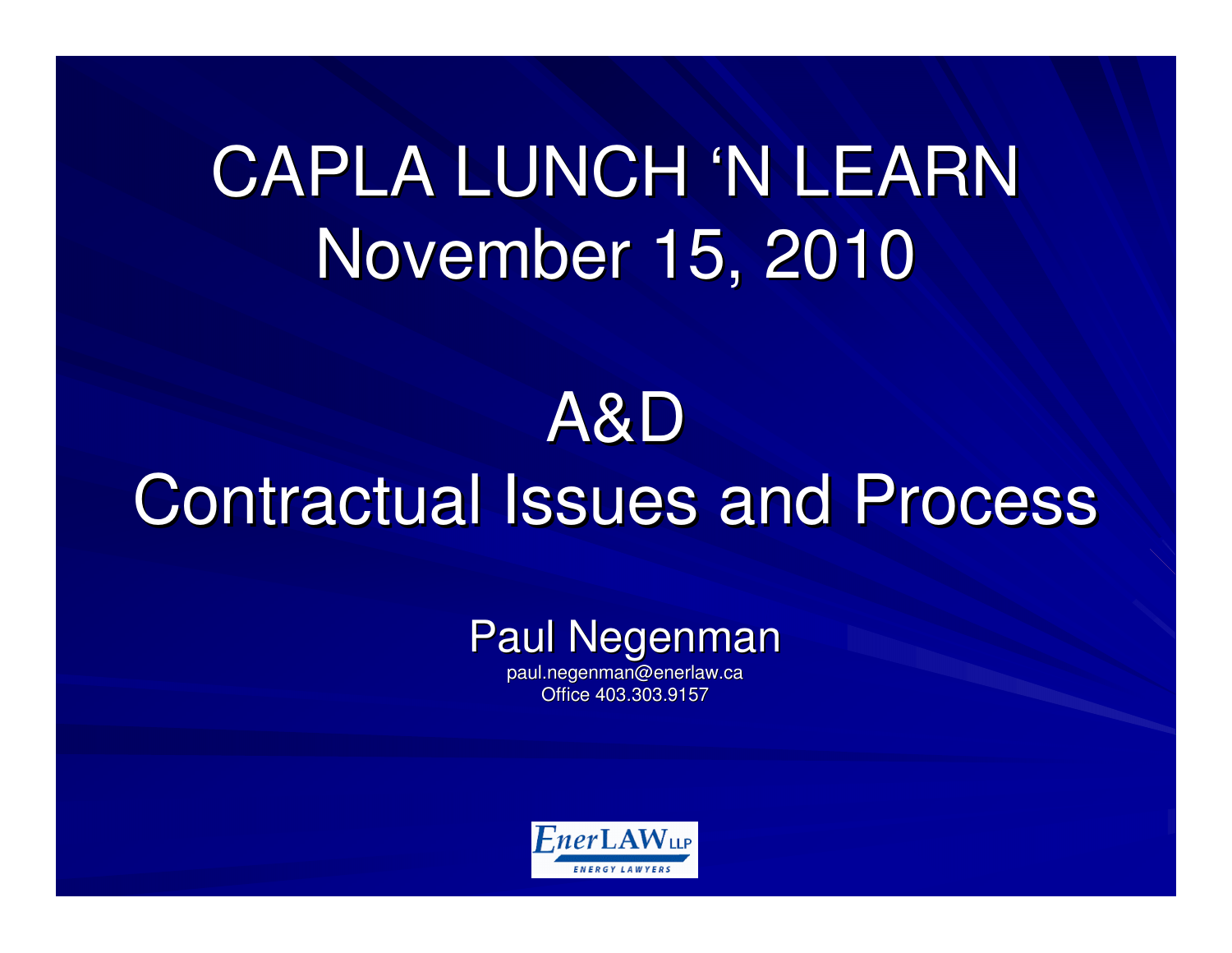# Major **Documents** Summary

**n** Confidentiality Agreement (CA) **Letter of Intent (aka Offer to Purchase)** (LOI)

**Formal Agreement** 

- $\mathcal{L}_{\mathcal{A}}$  , where  $\mathcal{L}_{\mathcal{A}}$  is the set of the set of the set of the set of the set of the set of the set of the set of the set of the set of the set of the set of the set of the set of the set of the set of the  $-$  Purchase and Sale Agreement (PSA)
- $\mathcal{L}_{\mathcal{A}}$ Asset Exchange Agreement
- $\mathcal{L}_{\mathcal{A}}$  , where  $\mathcal{L}_{\mathcal{A}}$  is the set of the set of the set of the set of the set of the set of the set of the set of the set of the set of the set of the set of the set of the set of the set of the set of the – Conveyance
- **El Specific Conveyances**

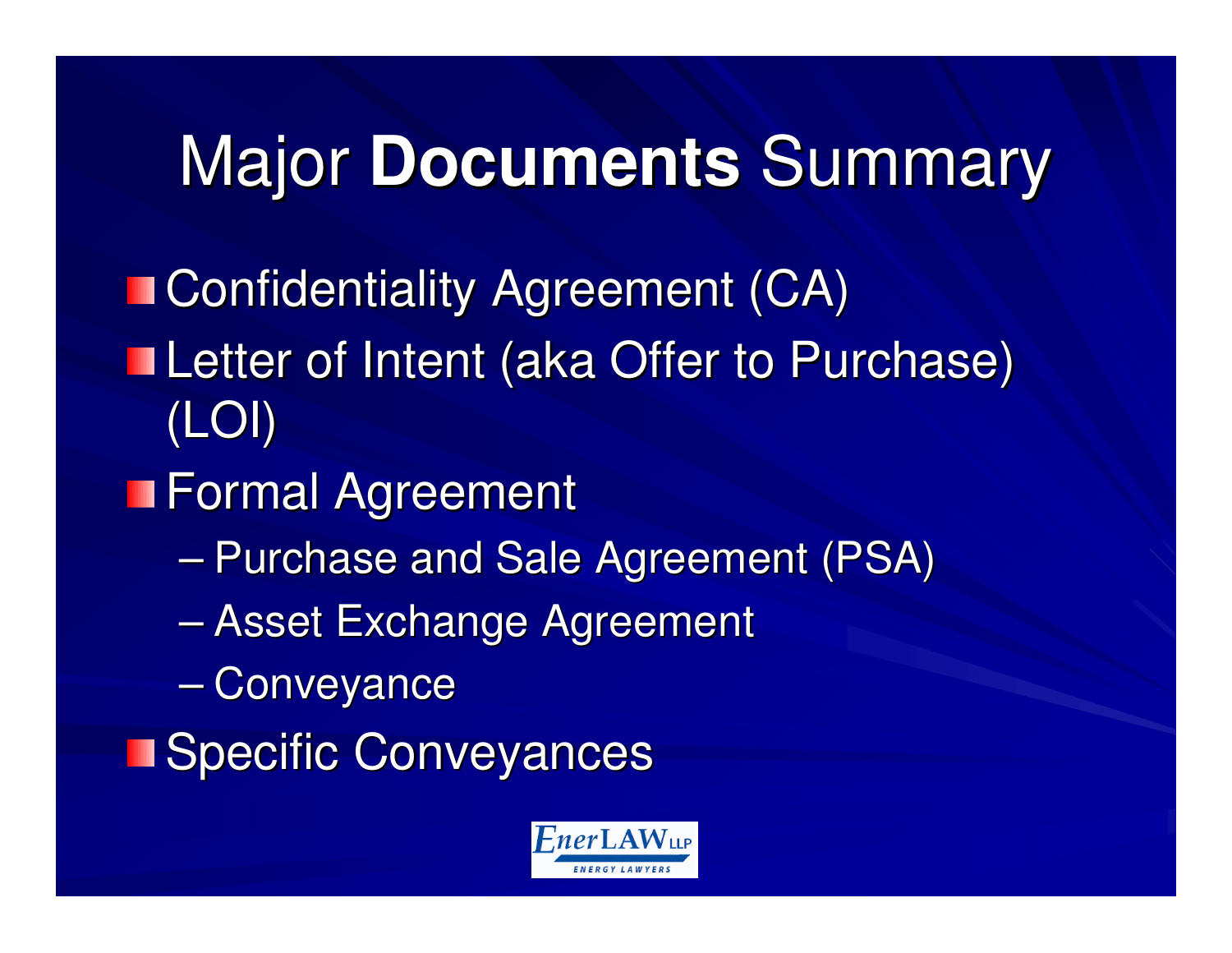# **Confidentiality** Agreement (CA)

■ Not always used in A&D Almost always required prior to entering a data room Also used for farmin and other arrangements when confidential information shown to a third party**Protection for vendor prior to disclosing** information to purchaser

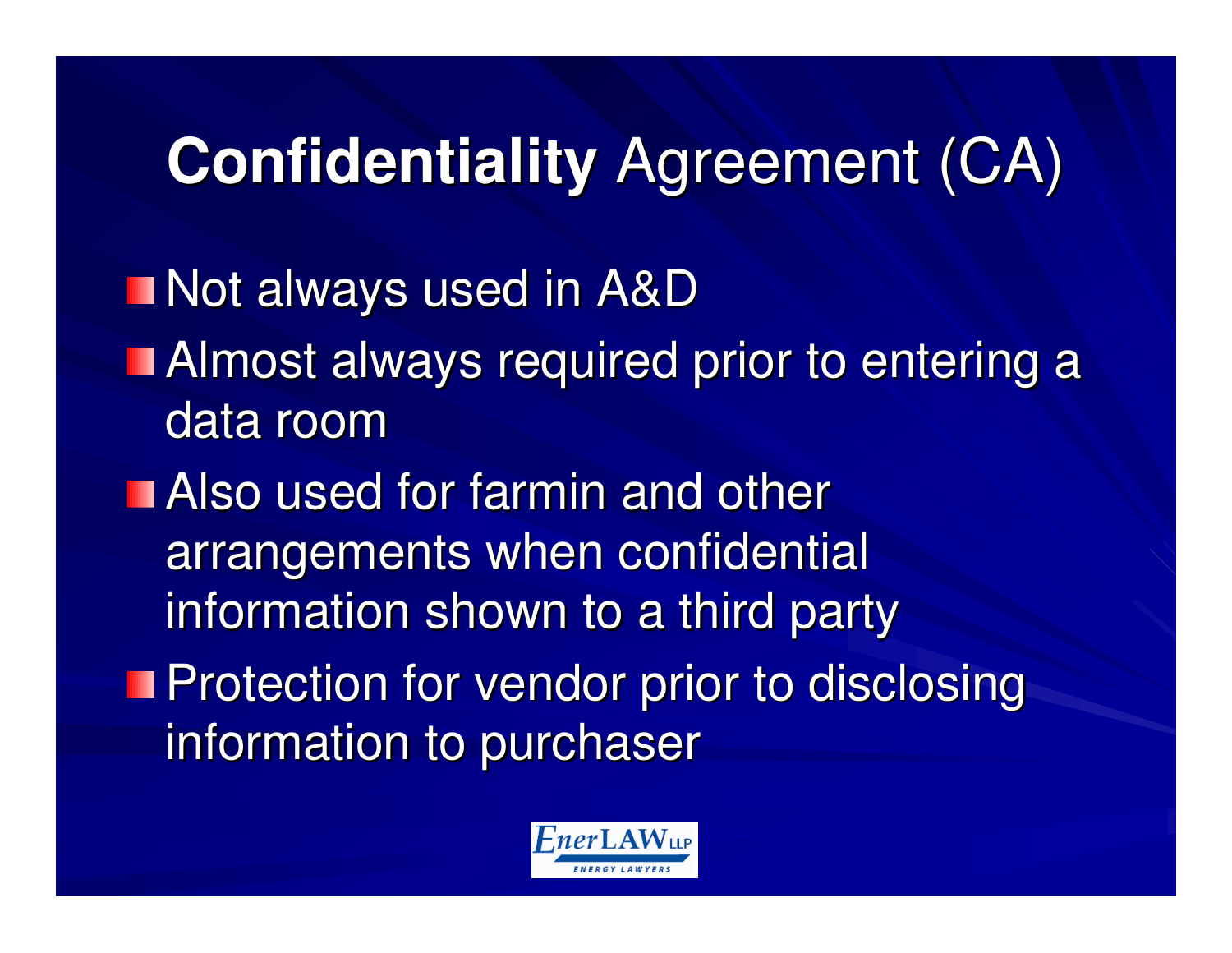## CA - continued

**Kind of a difficult idea** You are asking your competitors not to use information they see against you: $\mathcal{L}_{\mathcal{A}}$  , where  $\mathcal{L}_{\mathcal{A}}$  is the set of the set of the set of the set of the set of the set of the set of the set of the set of the set of the set of the set of the set of the set of the set of the set of the  $-$  in subsequent Crown postings  $\mathcal{L}_{\mathcal{A}}$  $-$  in top leasing

 $\mathcal{L}_{\mathcal{A}}$  , where  $\mathcal{L}_{\mathcal{A}}$  is the set of the set of the set of the set of the set of the set of the set of the set of the set of the set of the set of the set of the set of the set of the set of the set of the  $-$  in buying other assets or companies

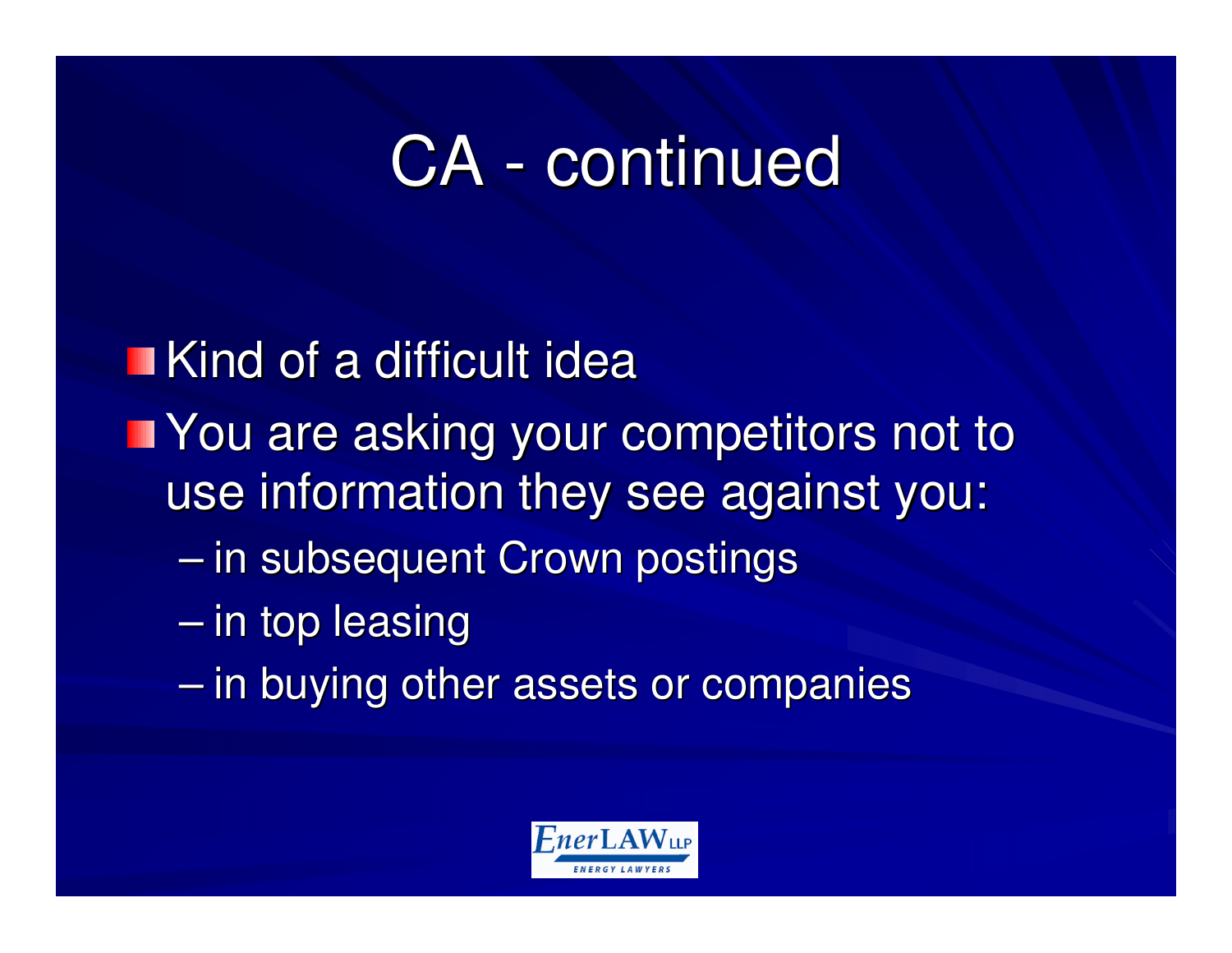## CA - continued

**Only applies to truly confidential** information (not in public domain)**Nerely provides a right to sue, does not** make people honest**Rarely enforced** 

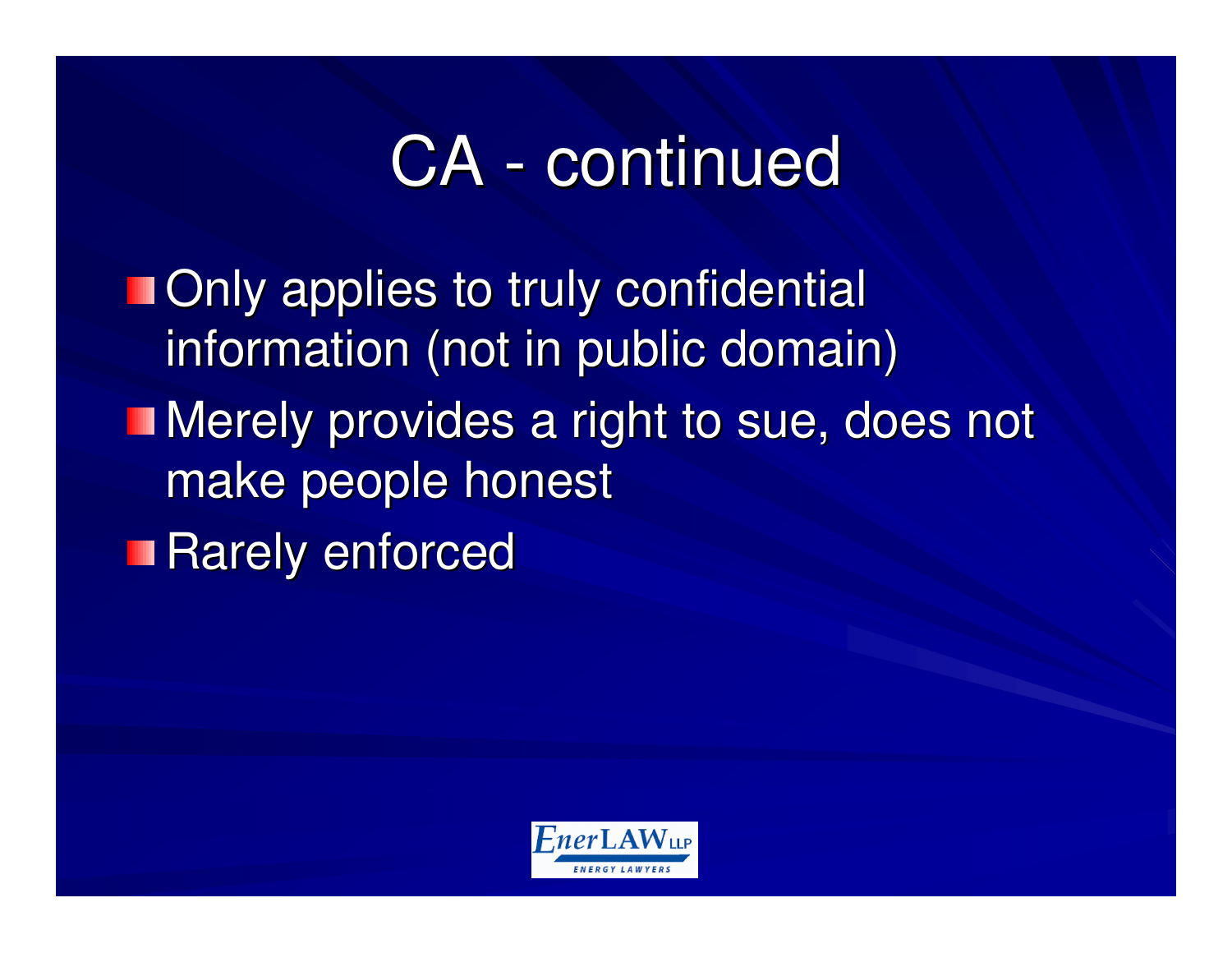### **Letter of Intent (LOI) (aka Offer to Purchase) Letter of Intent (LOI) (a**

**Notailary Why not just go straight to a PSA? Sets out major business terms** 

- -- price
- assets
- -- timing

■ Sets out some important legal terms, such as conditions precedent

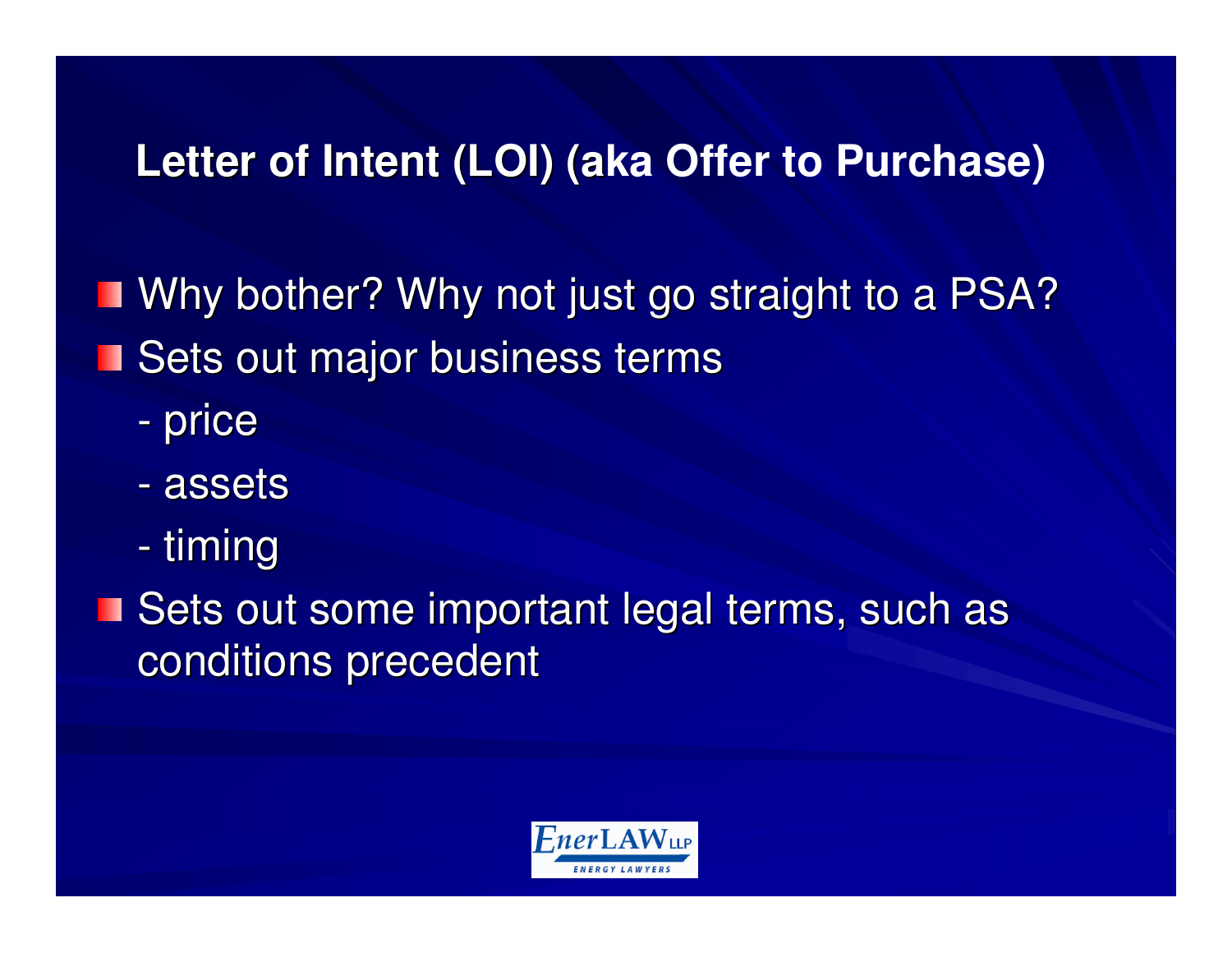## **LOI - continued**

- Very often LOIs are merely an "agreement to ш agree"
- An agreement to agree is an unenforceable contract
- **Terms like "subject to the parities entering into a** mutually agreeable form of PSA" indicate an agreement to agree
- **Still useful as a LOI moves the business deal along**

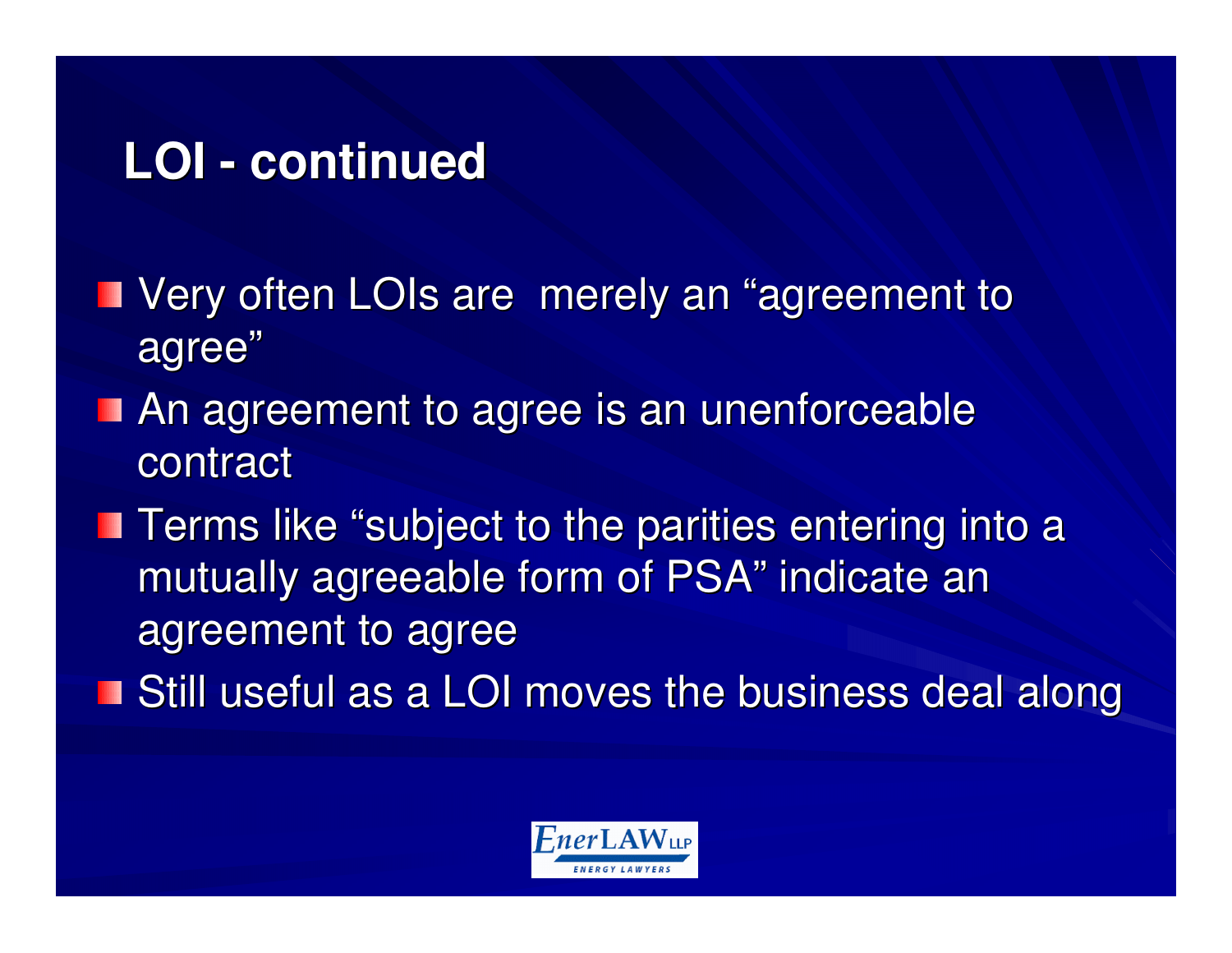### **CONVEYANCE**

- Contemplates a transfer some **The Second** time in the future, therefore may deal with:
	- a Closing Date and/or Closing Time
	- -- conditions to obligation to close
	- -- interim operations
- Requires a subsequent Ш general conveyance at closing plus specific conveyances
- Transfer occurs on execution and delivery
	- -- no conditions to closing
	- -- no interim operations
	- -- is dated as of Closing Date
- Only need additional specific П conveyances

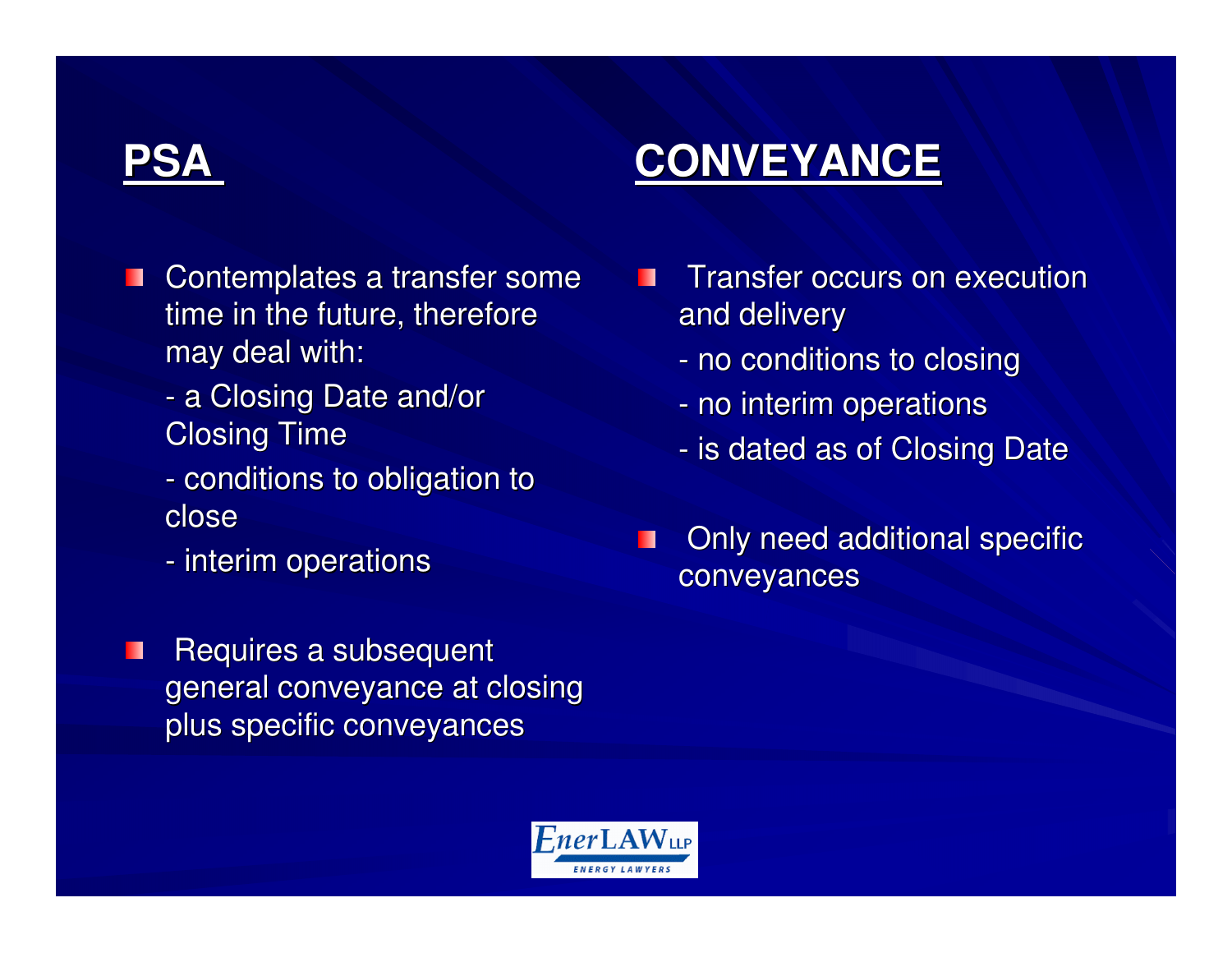## **PSA – Major Terms and Conditions**

### **Deposit**

- Intended to be "guarantee of performance"П
- Liquidated damages vs. penaltyH
- Purchaser wants language that:П
	- deposit is liquidated damages for the entire claim
	- recoverable it vendor is in detailit regardless of recoverable if vendor is in default, regardless of whether purchaser is also in default
- Vendor wants right to keep deposit as damages, even if it sells the Ш assets immediately for an increased purchase price

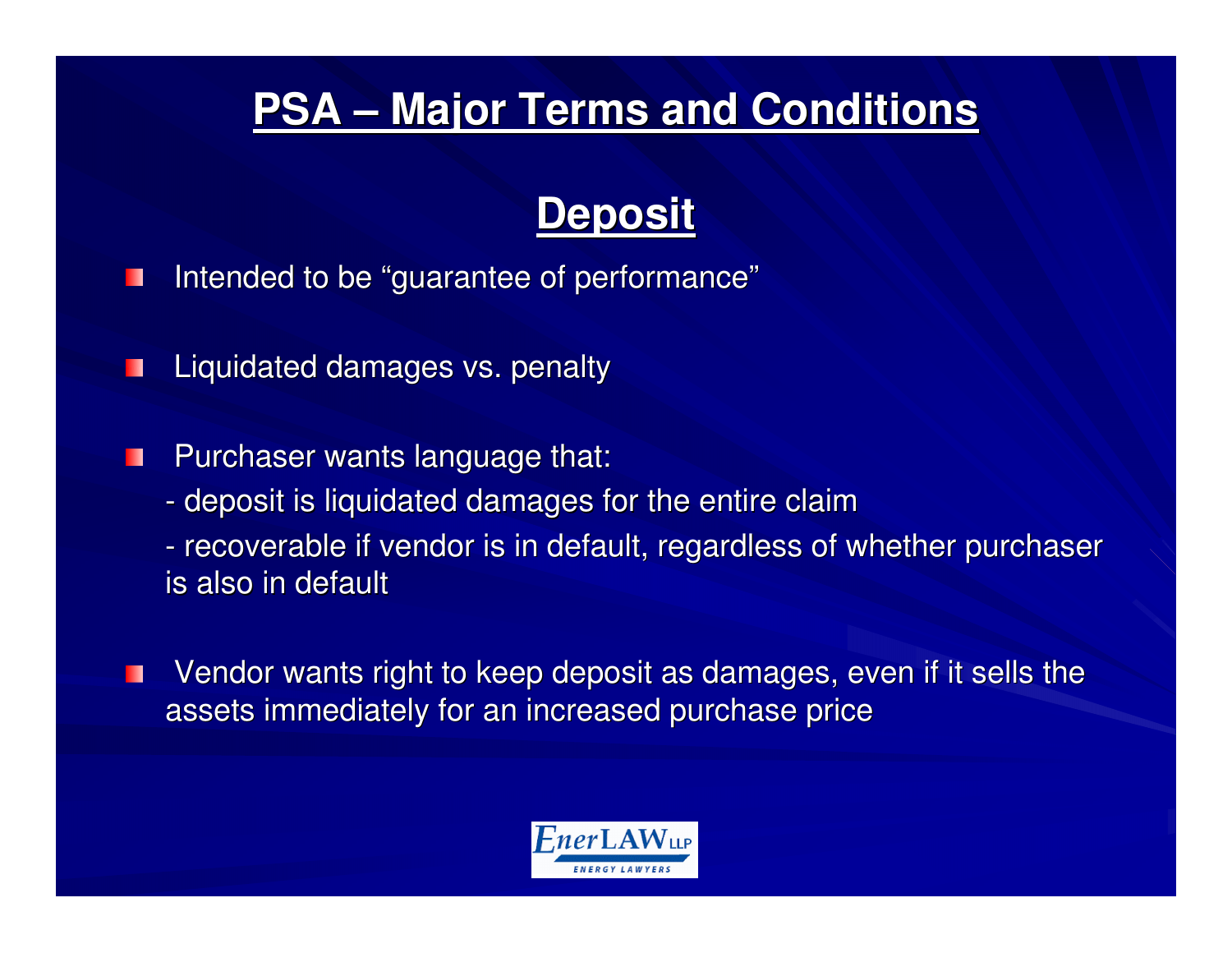### **Allocation of Purchase Price**

#### **Assets are Typically Divided Into the Following Categories**

| Petroleum and Natural Gas Rights = |          | <b>COGPE</b> |
|------------------------------------|----------|--------------|
| <b>Tangibles</b>                   | $\equiv$ | <b>CCA</b>   |
| Seismic [rare]                     | l = 1    | <b>CEE</b>   |
| <b>Miscellaneous</b>               | $=$      | \$1          |
|                                    |          |              |

- Divided this way for tax purposes. Really has nothing to do with the A&D part of the dealП
- Typically an 80/20 split, unless you have: $\blacksquare$ 
	- Undrilled lands (then 100% PNG Rights)
	- Tangible heavy assets (like a big gas plant), in which case the 20% tangibles allocation will go up

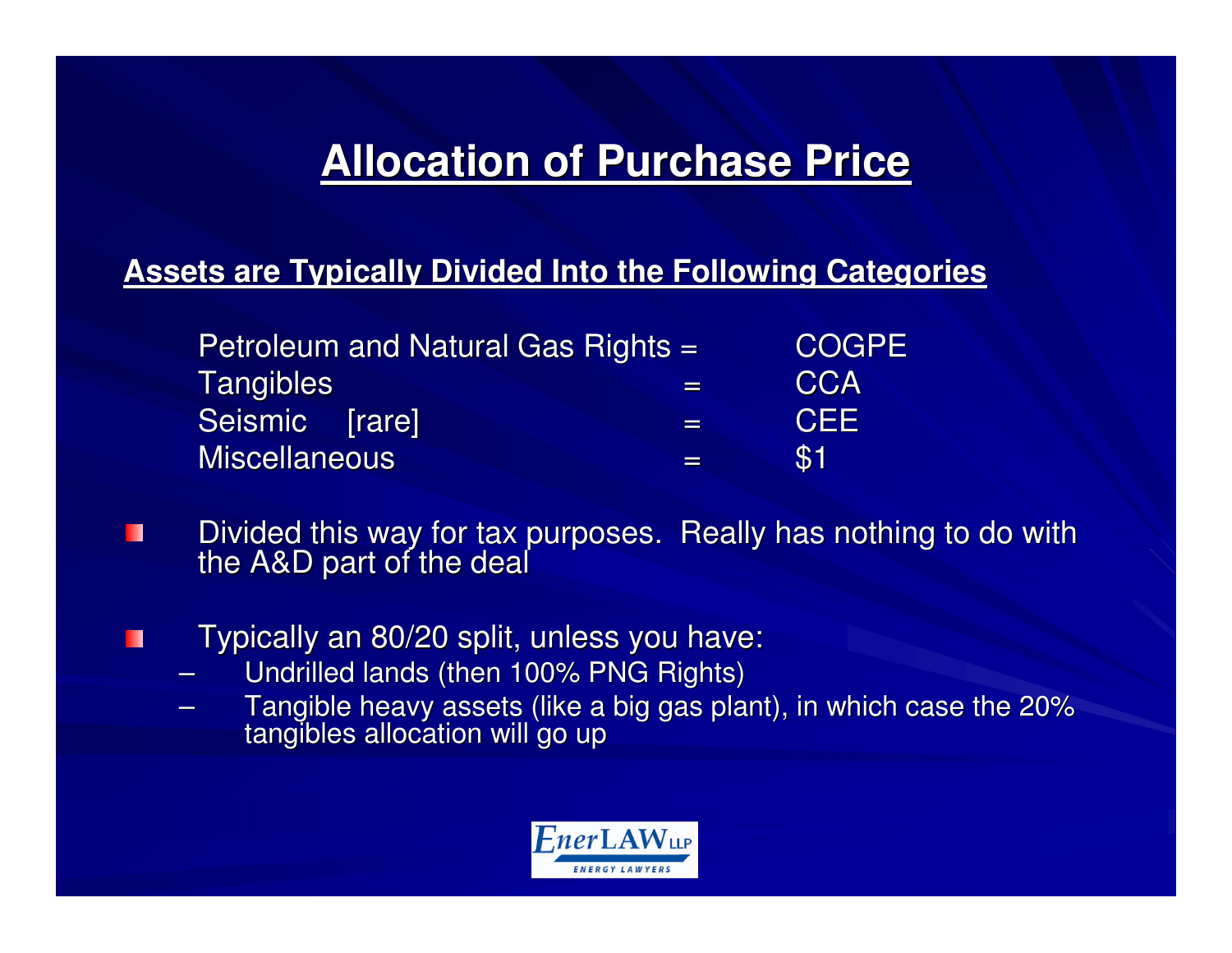

- 5%. Payable only on price allocated to tangibles, miscellaneous interests and (sometimes) seismicш
- П Remember that oil and gas companies get GST back since they are not an end consumer. So GST is paid and then credited back. Not a cost, simply time value of money.
- ш Joint Election not to pay GST can be made on the sale of a business. Companies split on whether this applies to an A&D deal. I think it does not, but it does not really matter
- What about HST in BC ??Ш

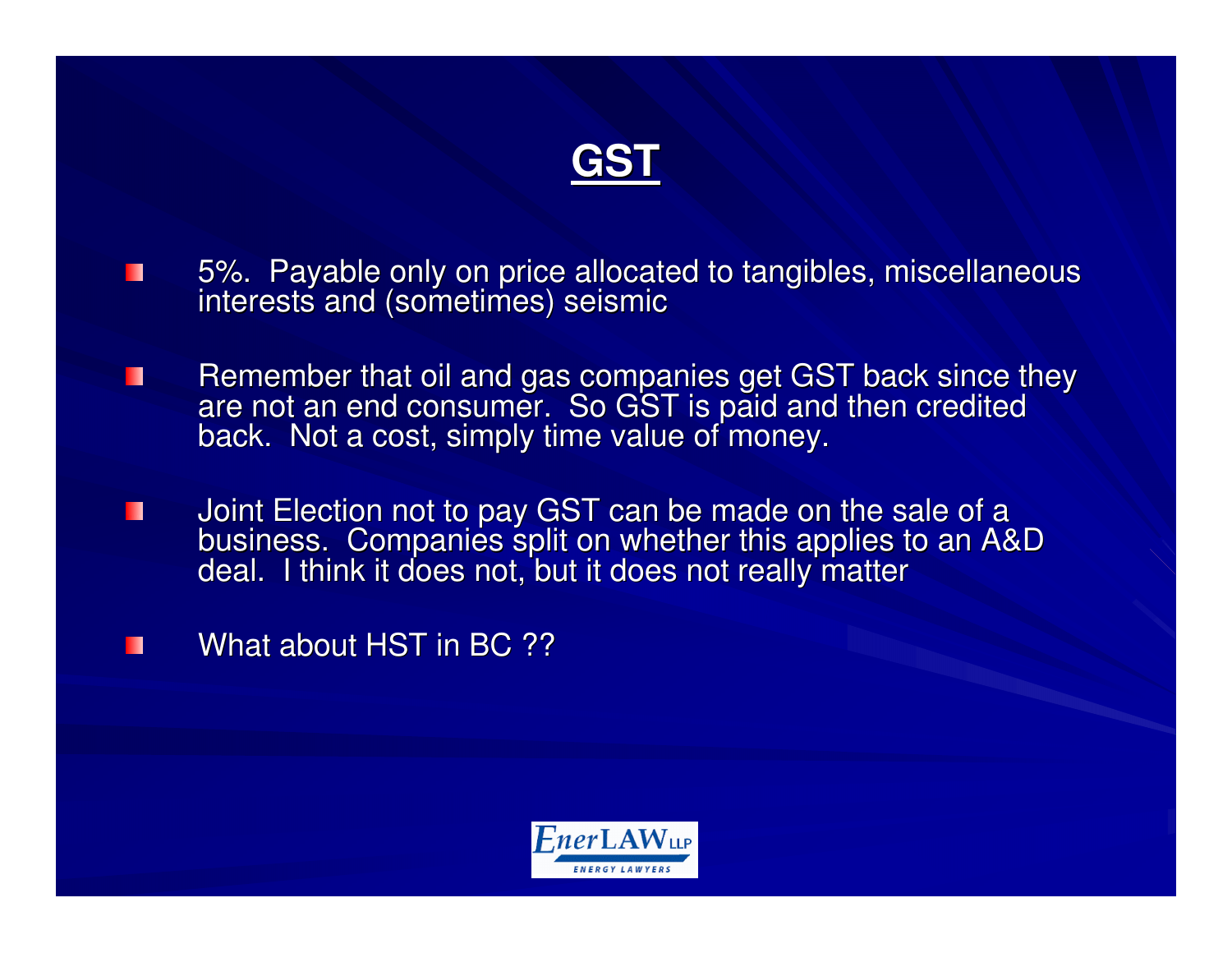## **EFFECTIVE DATE vs. CLOSING DATE**

 $\blacksquare$  This one drives me crazy.

- "Closing Date" is when risk, possession and title pass:
	- –- affects insurance (insurable interest only when you own something)
	- –- affects physical operatorship of assets. Obviously cannot physically operate until you actually are doing so
	- – $-$  is the date on the closing conveyance. Signed at closing
	- – $-$  is a defined date in the PSA.

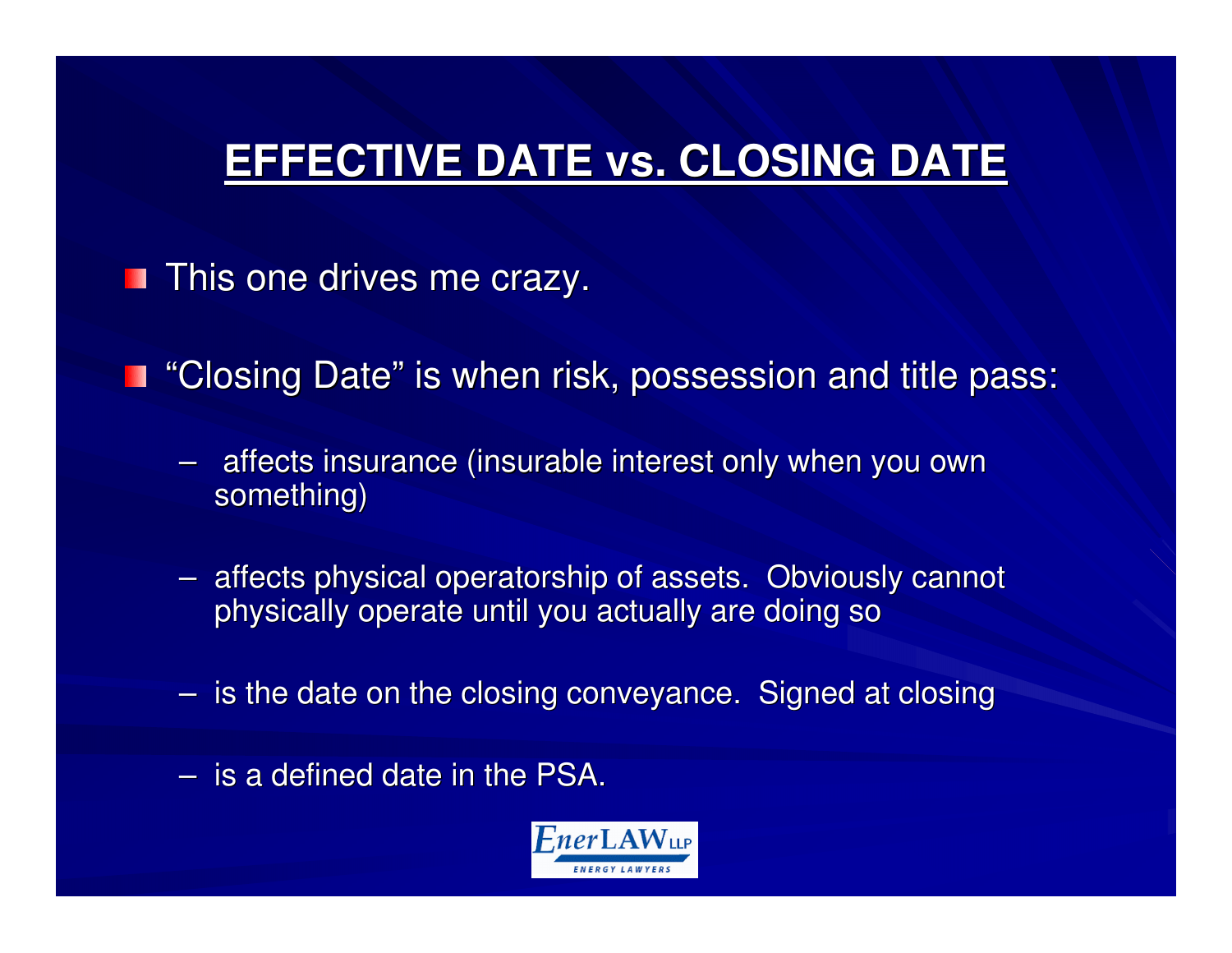- "Effective Date" is the date chosen to settle accounting matters <u>as</u> between the vendor and purchaser only:
- "as if" vendor had sold and purchaser had bought on the effective w date
	- Purchaser:
		- gets accounting credit for all revenues from the effective date
		- **pays all costs (rentals, royalties) from the effective date**
	- Vendor:
		- usually gets credit for interest from the effective date ("as if" they received the purchase price)

**is a defined date in the PSA** 

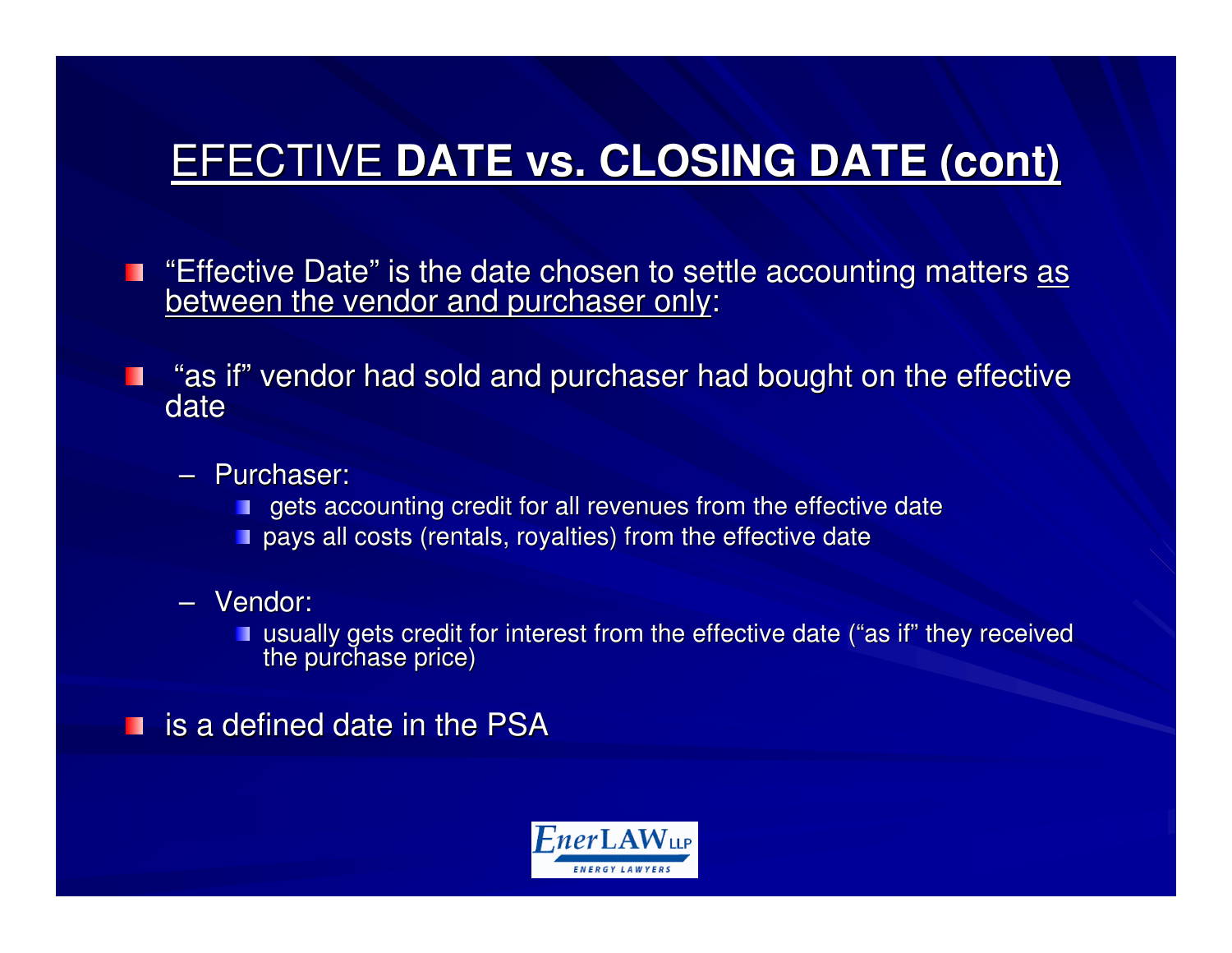"Effective Date" is <u>not</u> the effective date of the sale for third party purposes

**Third parties never need to go back and do**  accounting or anything else just because a joint venture partner says a PSA was "effective" six months ago

**Third parties to any contracts are bound to** update records only upon novation

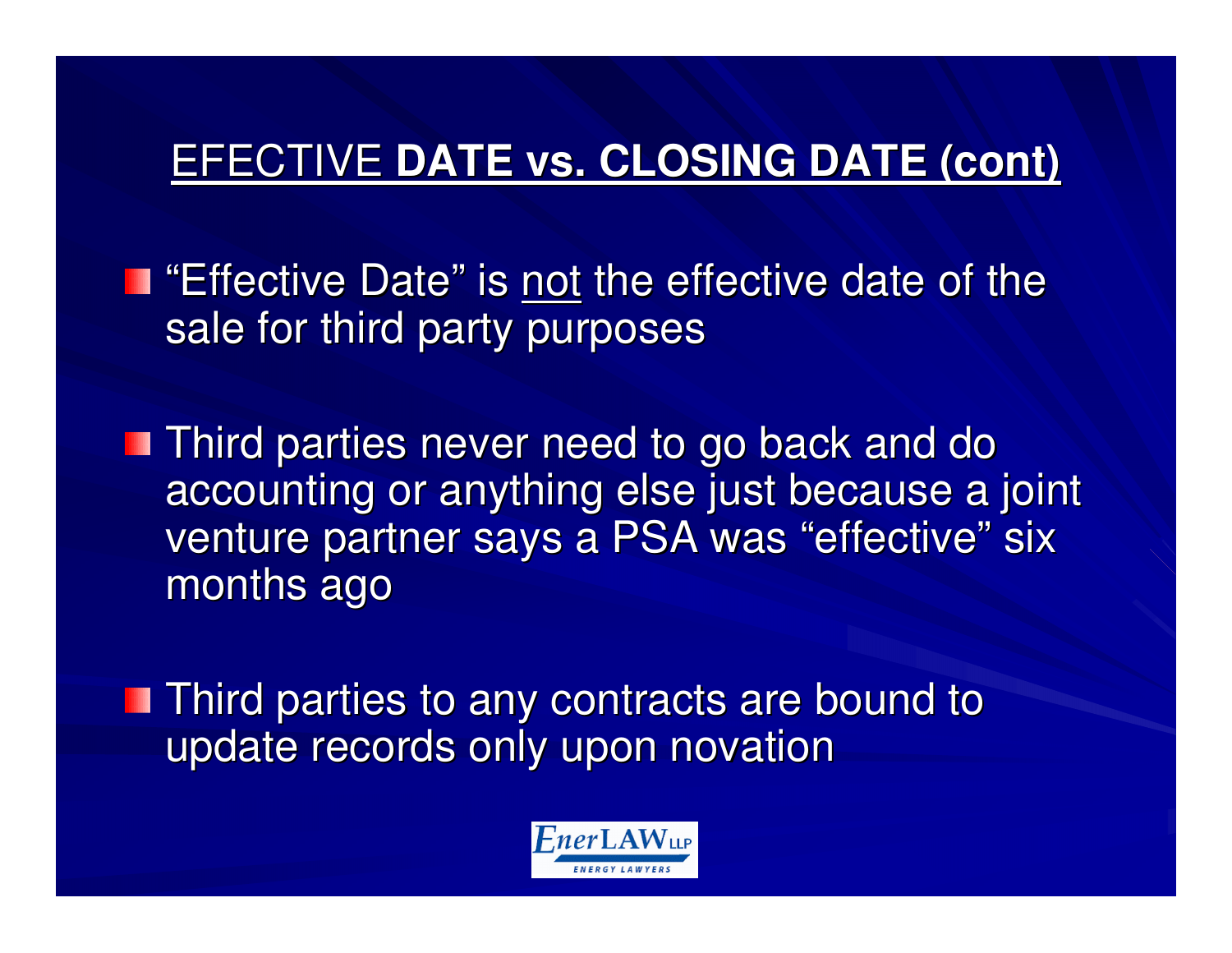### Novation occurs:

**Line Communication**  $-$  Upon the binding date in NOAs **first day of second full month after receipt plus 20 days for deemed consent** 

**Upon full execution (including counterpart pages** for A&Ns)

**Upon receiving notice or 1st day of next month** for most other agreements

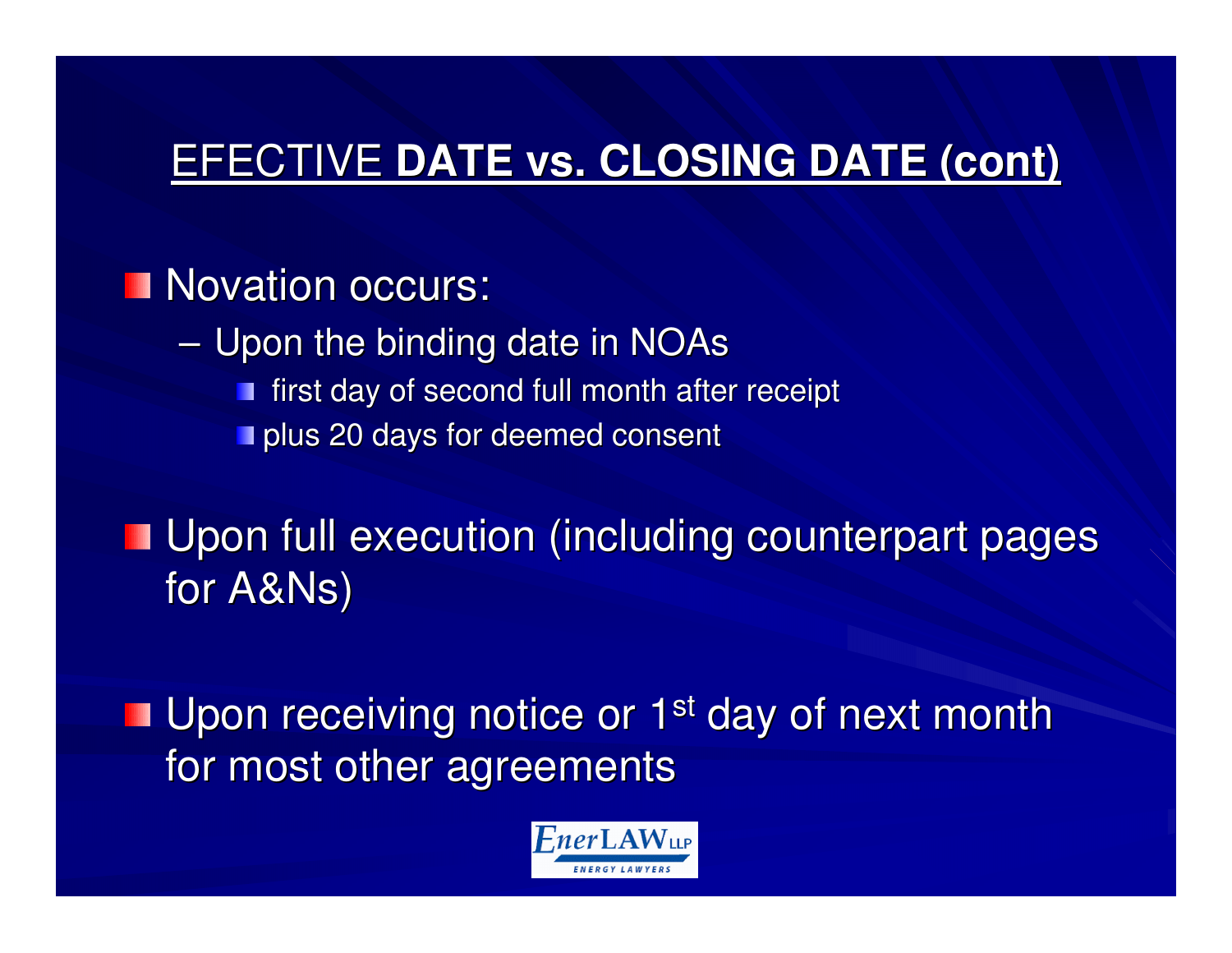Soooo, in an NOA, what is the correct:

- $\mathcal{L}_{\mathcal{A}}$ – "Transfer Agreement" date
- "Transfer Date" (conveyed **effective** \_\_\_)  $\mathcal{L}_{\mathcal{A}}$  , where  $\mathcal{L}_{\mathcal{A}}$  is the set of the set of the set of the set of the set of the set of the set of the set of the set of the set of the set of the set of the set of the set of the set of the set of the
- $\mathcal{L}_{\mathcal{A}}$  , where  $\mathcal{L}_{\mathcal{A}}$  is the set of the set of the set of the set of the set of the set of the set of the set of the set of the set of the set of the set of the set of the set of the set of the set of the - Execution date at the end of the NOA

#### Example:

- $\mathcal{L}_{\mathcal{A}}$  , where  $\mathcal{L}_{\mathcal{A}}$  is the set of the set of the set of the set of the set of the set of the set of the set of the set of the set of the set of the set of the set of the set of the set of the set of the - PSA dated November 15, 2010;
- –**Effective date September 1, 2010; and**
- Closing Date December 1, 2010

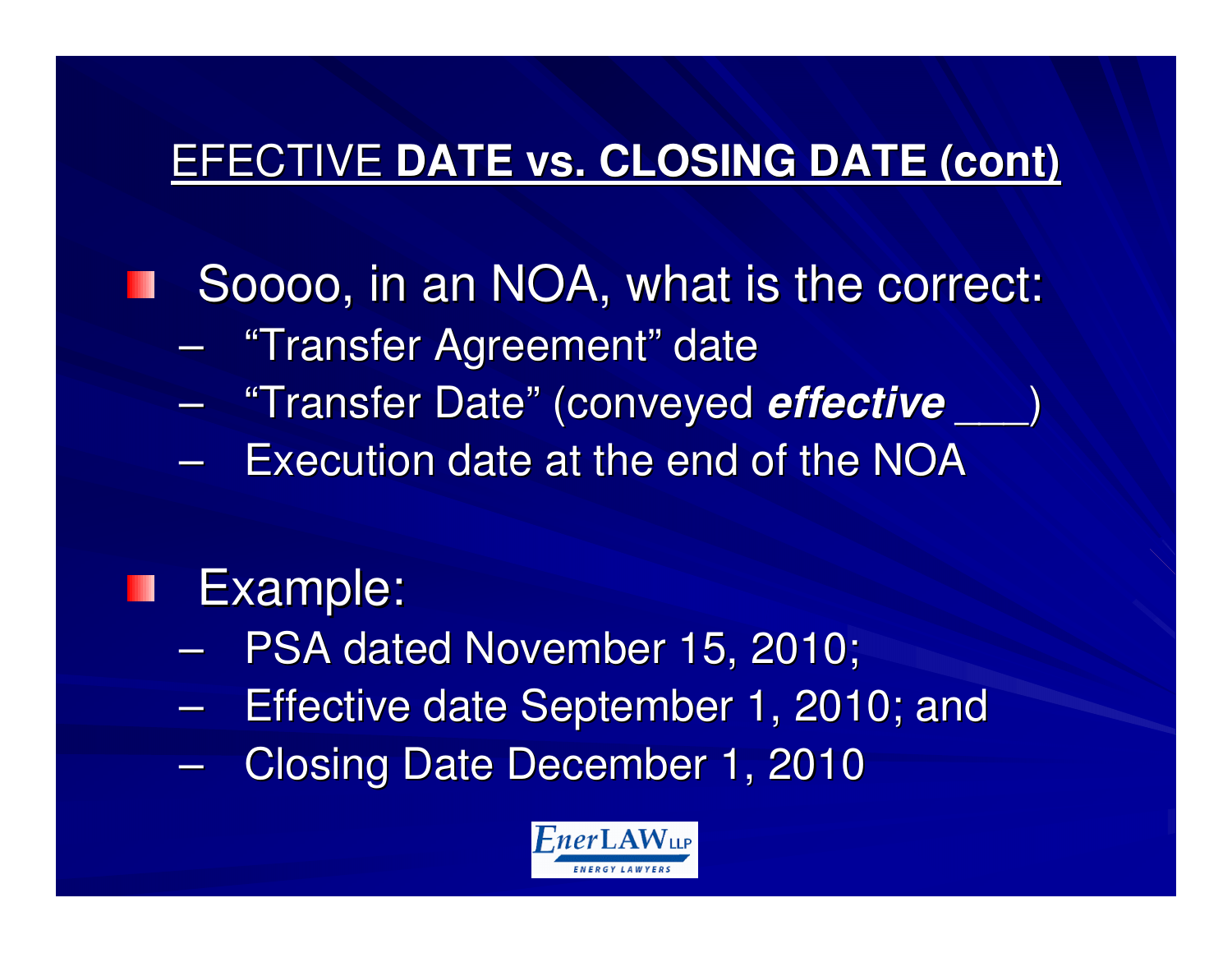Correct answer is that the dates at the top do not matter, only the binding date matters to third party assignors (including the operator) who receives the NOA

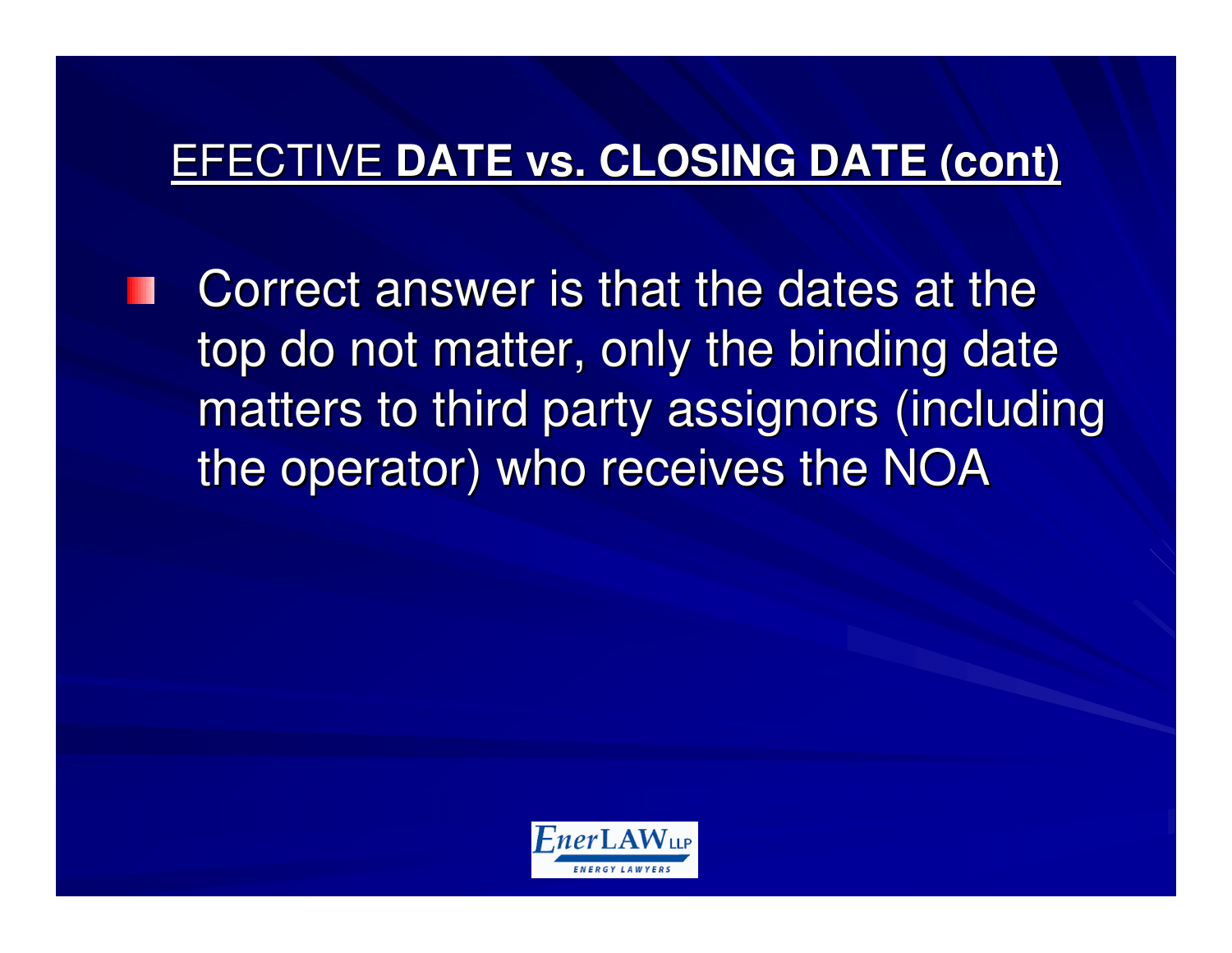## **CONDITIONS PRECEDENT TO CLOSING**

- Usually for Purchaser's benefitШ
- Essentially creates an option to close until satisfied or waived**The Second**
- Typical examples**TIME** 
	- Financing
	- Board of Director's approval
	- Environmental review
	- Field inspection (tangibles review)
	- Sometimes title review

Vendor only really cares about getting paid. This is always a ш Vendors condition precedent to closing

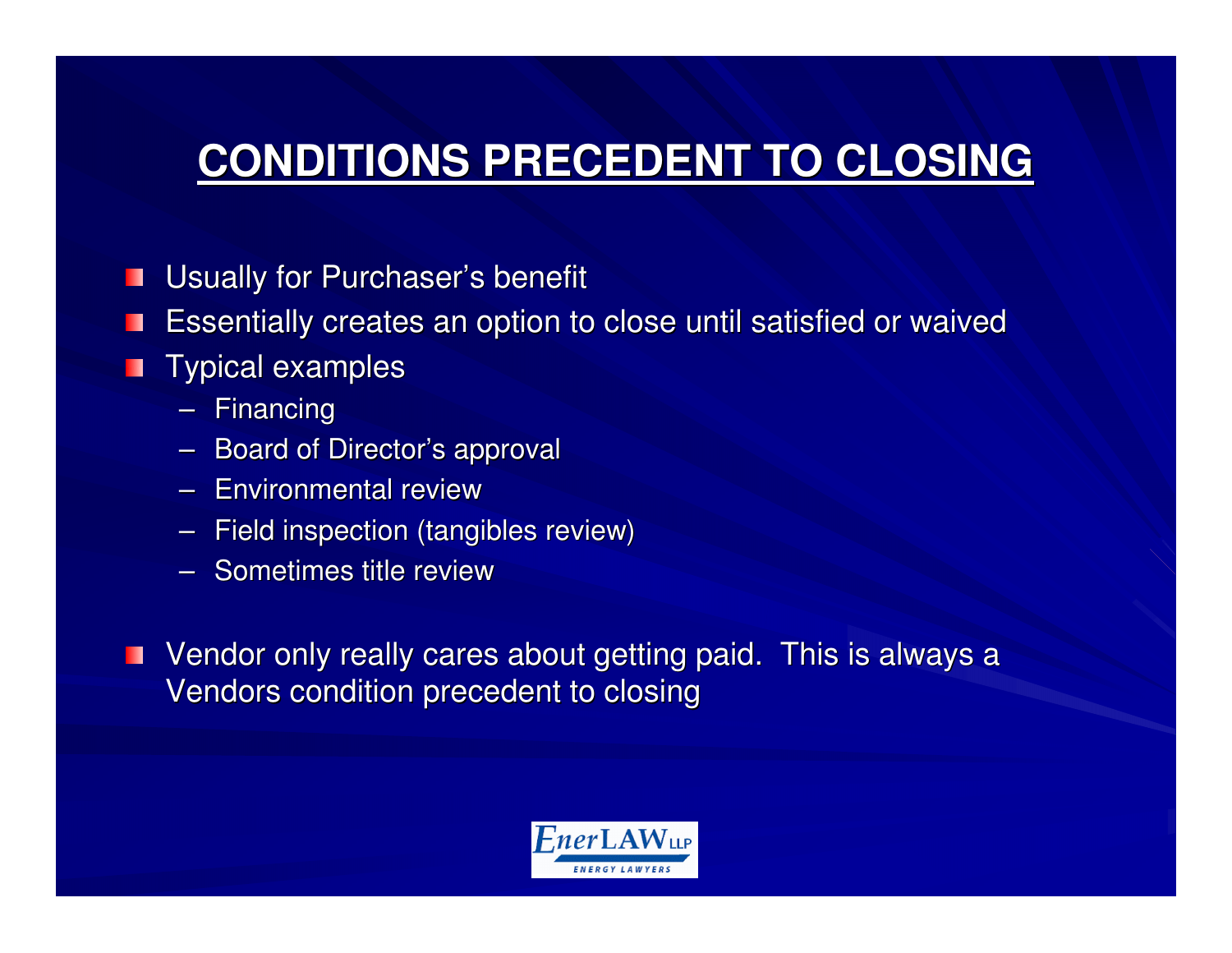## **REPRESENTATIONS AND WARRANTIES**

- Promises that the Vendor and Purchaser make to each other
- Get to sue if the promise is broken
- Risk allocation philosophyП
- What can we actually promise philosophyH
- Time limited promise (typically 6 months to 2 years)
- Otherwise, oil and gas sales are "as is where is" $\blacksquare$ 
	- $\rightarrow$ which is why you do title opinions

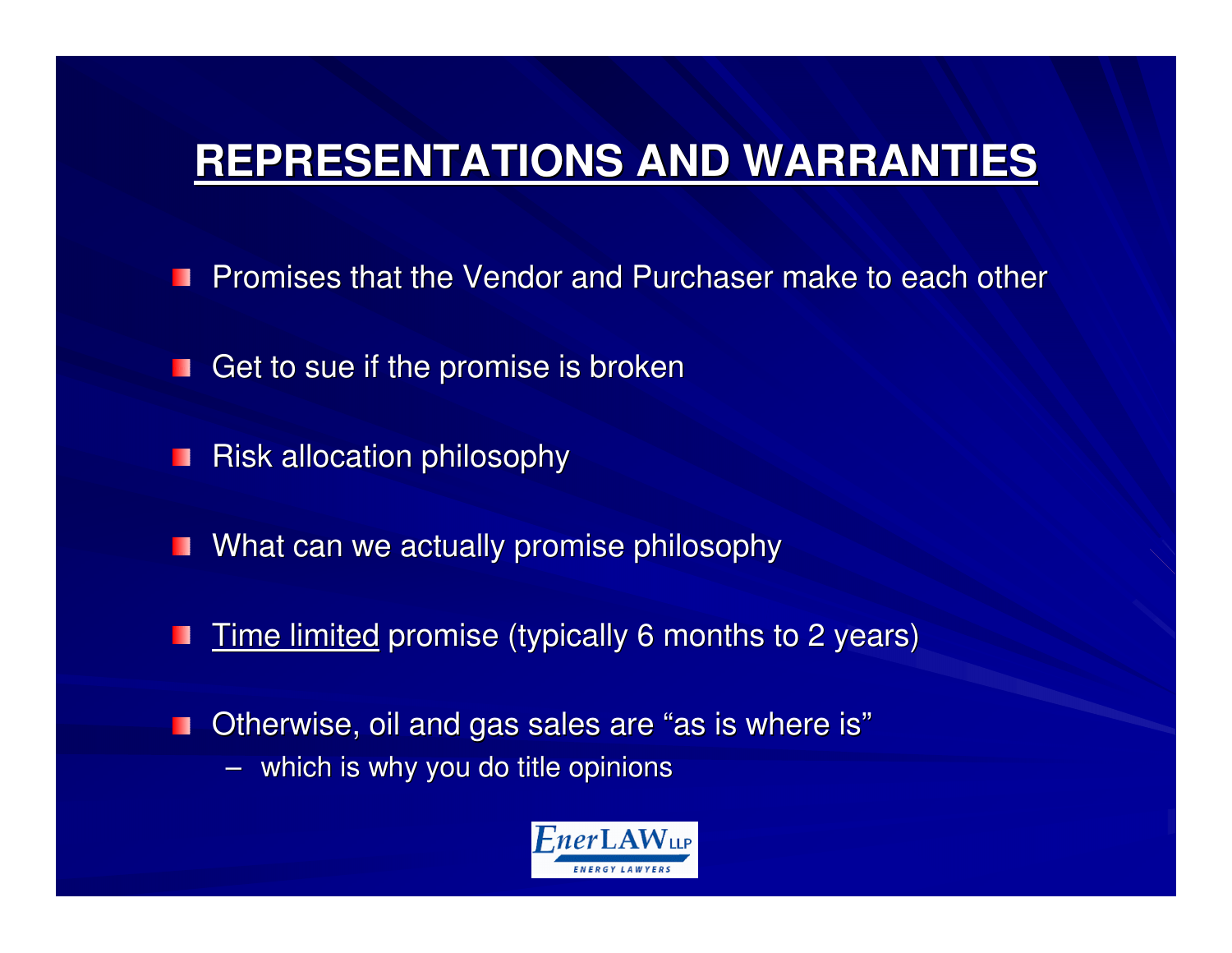### **Representations and Warrants**

|    | <b>Issue</b>                                          | <b>Searches</b>                                                                                                  | <b>Representation</b>                                                                       |
|----|-------------------------------------------------------|------------------------------------------------------------------------------------------------------------------|---------------------------------------------------------------------------------------------|
|    | <b>Title</b>                                          | <b>Land Titles</b><br>Dept. of Energy<br><b>PPR</b><br><b>WCB</b><br><b>Municipal Taxes</b><br><b>Bankruptcy</b> | -right to sell<br>-no encumbrances;<br>by, through and<br>under<br>-no notice of<br>default |
| 2. | Corporate<br><b>Status</b><br>and<br><b>Authority</b> | <b>Corporate Registry</b><br><b>Court House</b>                                                                  | -deal with authority<br>to sell<br>-withholding taxes                                       |

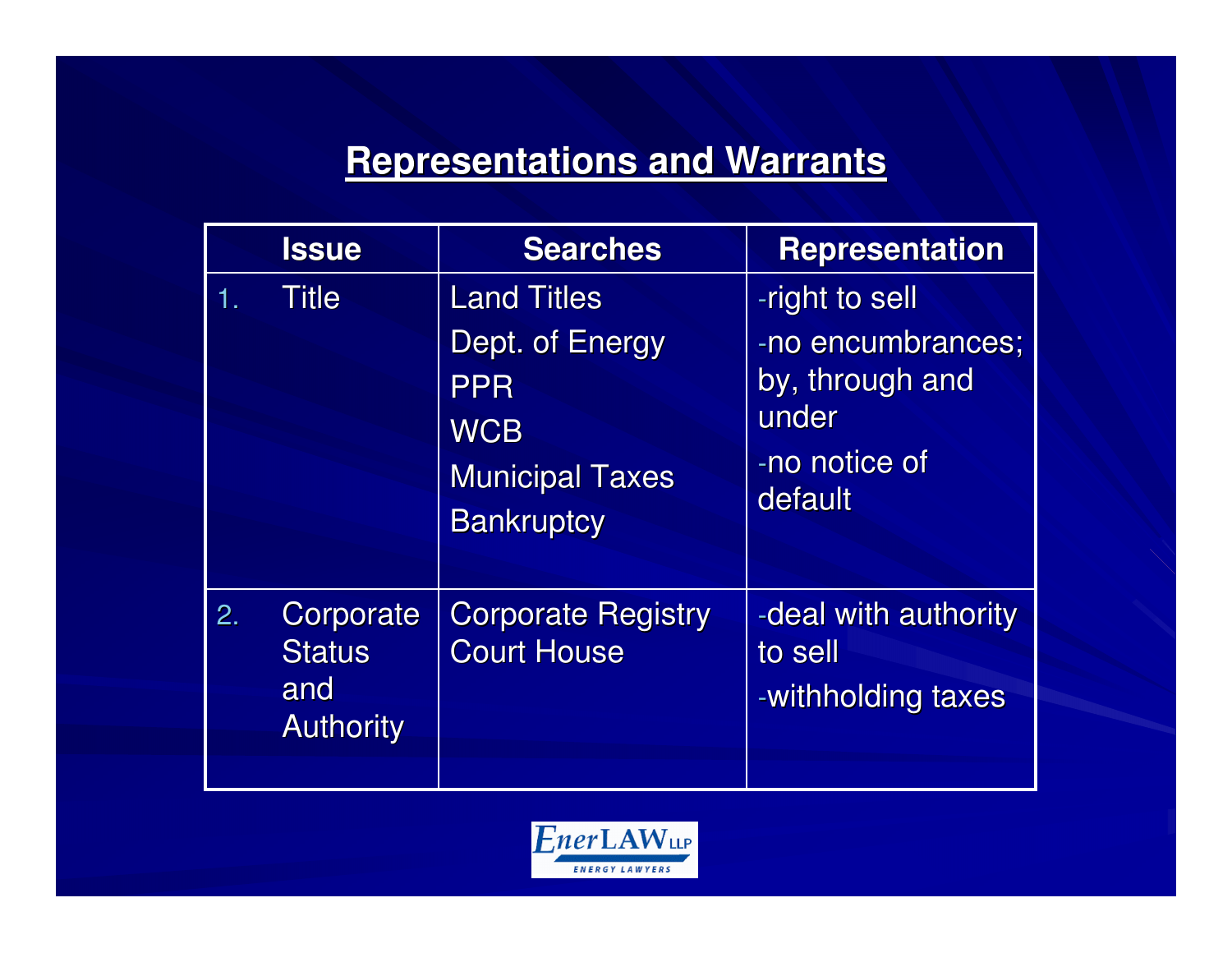## **DUE DILIGENCE CONT'D**

| 3. | <b>Condition of</b><br><b>Assets and</b><br><b>Operations</b> | <b>Physical inspection</b><br><b>ERCB</b> information<br><b>LLR Rating</b> | -operations within<br>good oil and gas<br>practice<br>-qualifications for<br>license transfers                                |
|----|---------------------------------------------------------------|----------------------------------------------------------------------------|-------------------------------------------------------------------------------------------------------------------------------|
| 4. | <b>Financial</b><br><b>Matters</b>                            | Dept. of Energy                                                            | -payments of rents<br>and royalties<br>-no AFE's, unit<br>equalization payments<br>-no gas balances,<br>over-production, etc. |

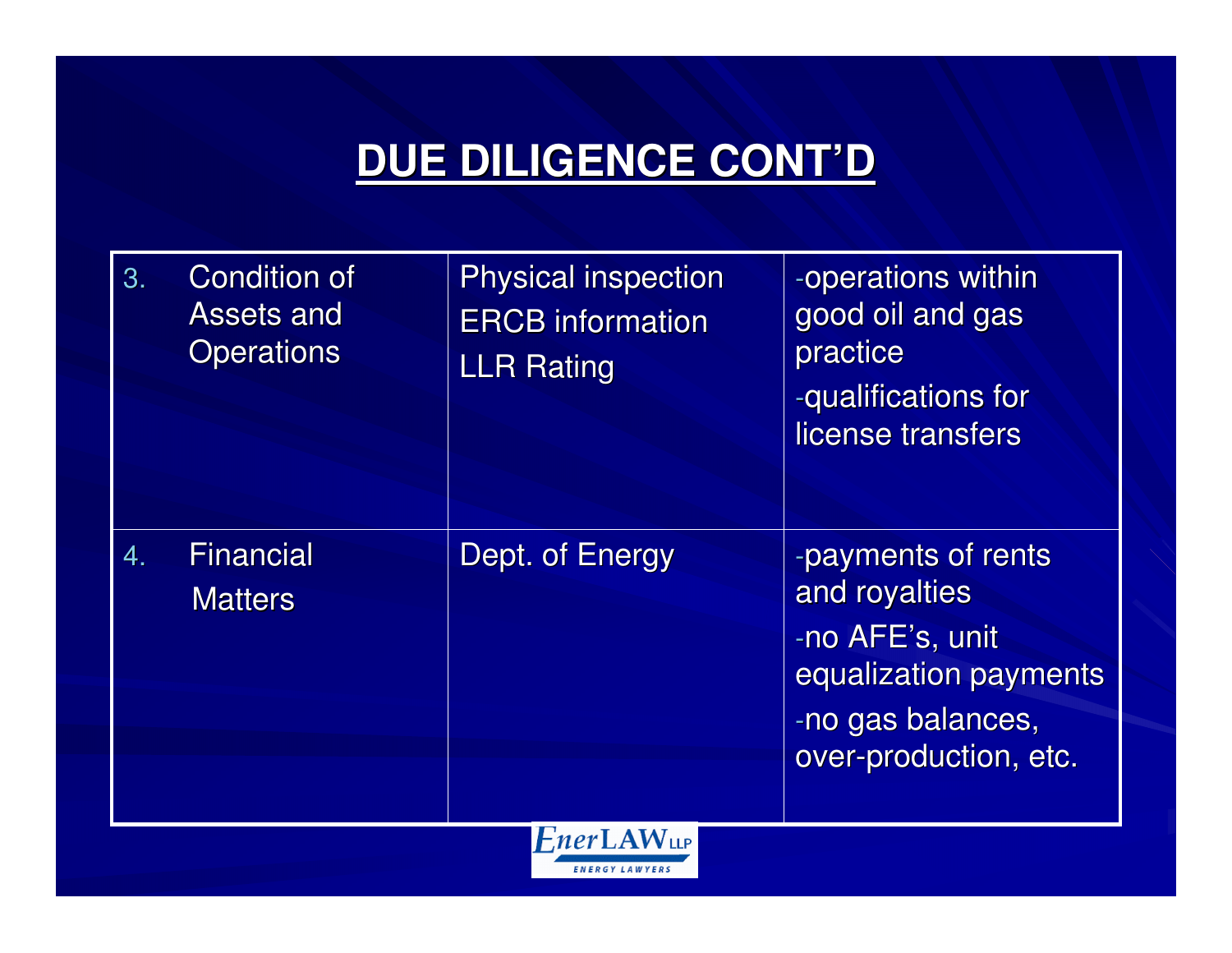## **DUE DILIGENCE CONT'D**

| 5. | Environmental | <b>Physical inspection</b><br><b>ERCB</b><br><b>Review internal and</b><br>operator's records<br>where available<br><b>Environmental Law</b><br>Centre searches by<br>company name for<br>breaches of terms<br>of permits | -no knowledge of<br>environmental<br>breaches<br>-no receipt of<br>demands or notices<br>which remain<br>unresolved |
|----|---------------|---------------------------------------------------------------------------------------------------------------------------------------------------------------------------------------------------------------------------|---------------------------------------------------------------------------------------------------------------------|
|----|---------------|---------------------------------------------------------------------------------------------------------------------------------------------------------------------------------------------------------------------------|---------------------------------------------------------------------------------------------------------------------|

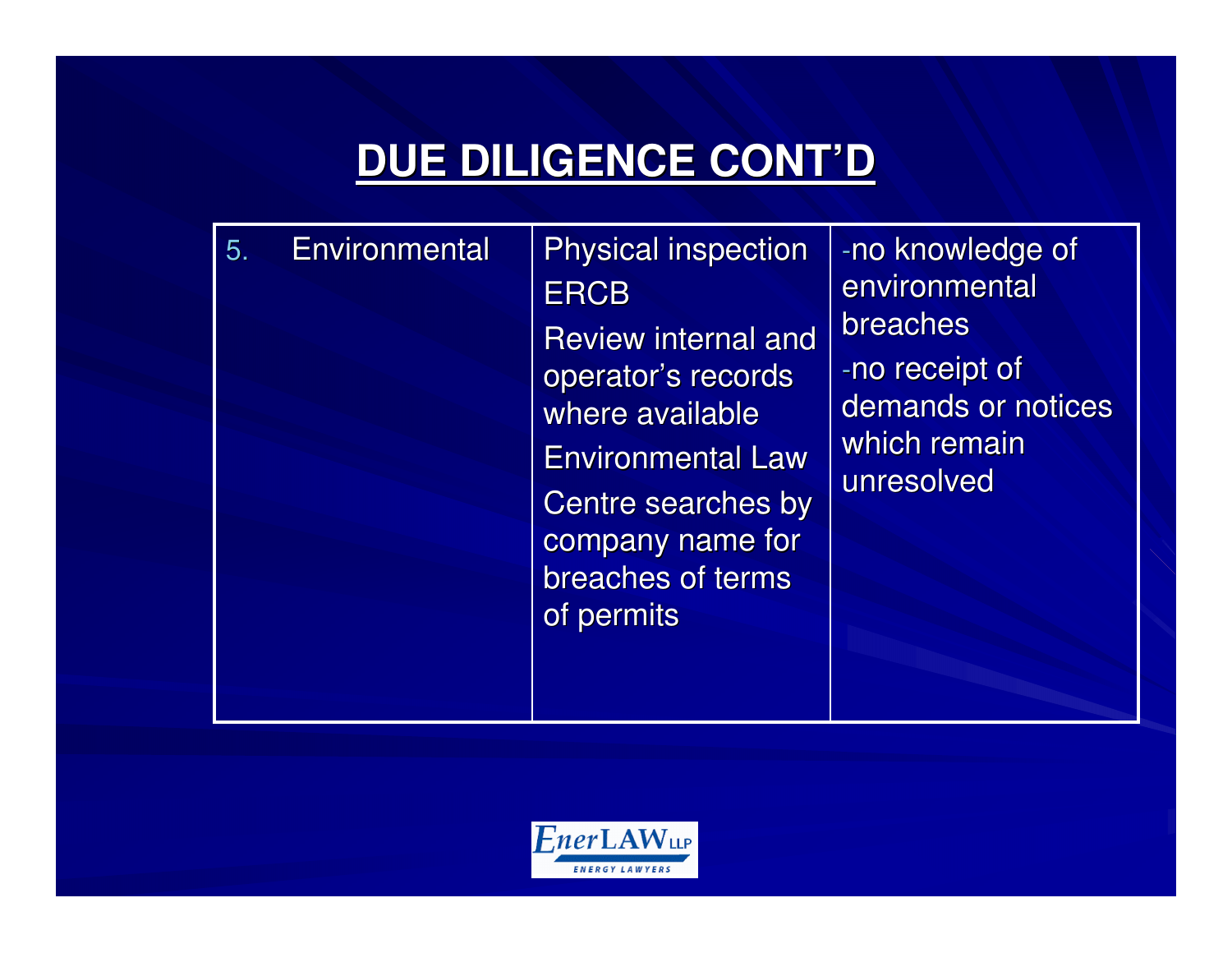## **DUE DILIGENCE CONT'D**

| 6. | Contractual<br><b>Obligations</b>  | <b>Review vendor's</b><br>records            | -gas processing<br>-marketing<br>-transportation<br>-ROFRs<br>-AMI and Areas<br>of Exclusion       |
|----|------------------------------------|----------------------------------------------|----------------------------------------------------------------------------------------------------|
| 7. | <b>Employment</b><br><b>Issues</b> | <b>Employment</b><br><b>Standards Office</b> | -no unions<br>-if assuming<br>employees, need<br>comfort level re<br>remuneration and<br>severance |

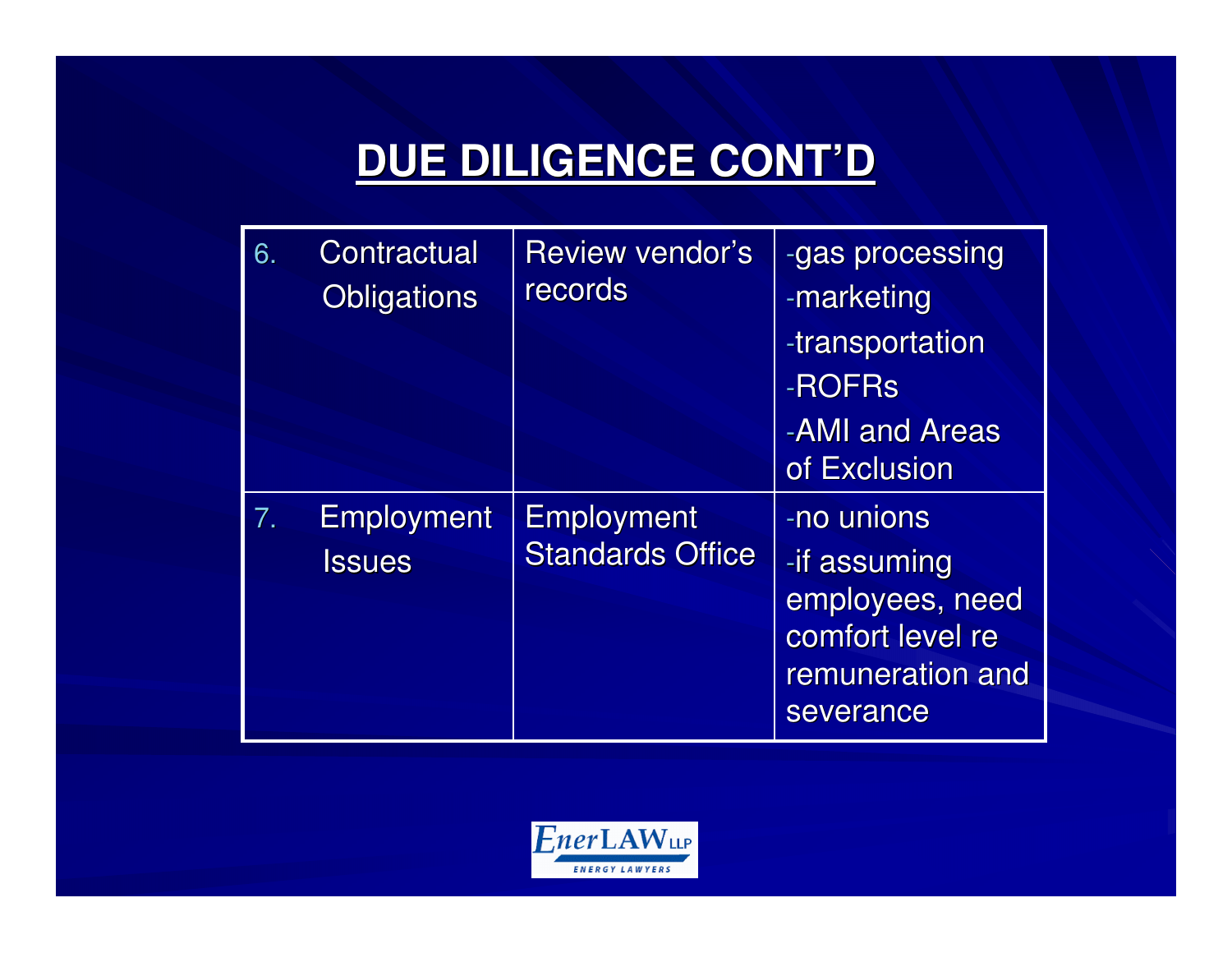### **INDEMNITIES**

Distinction between liability and indemnification

- -- liability relates to direct loss and damages
- -- indemnification relates to third party claims

Losses covered

- breach of representations and warranties (time limited)
- -- failure to perform
- Purchaser indemnity post closing $\blacksquare$
- Purchaser environmental indemnities <u>pre and post</u> closing
- Vendor indemnity pre-closing ?? $\blacksquare$

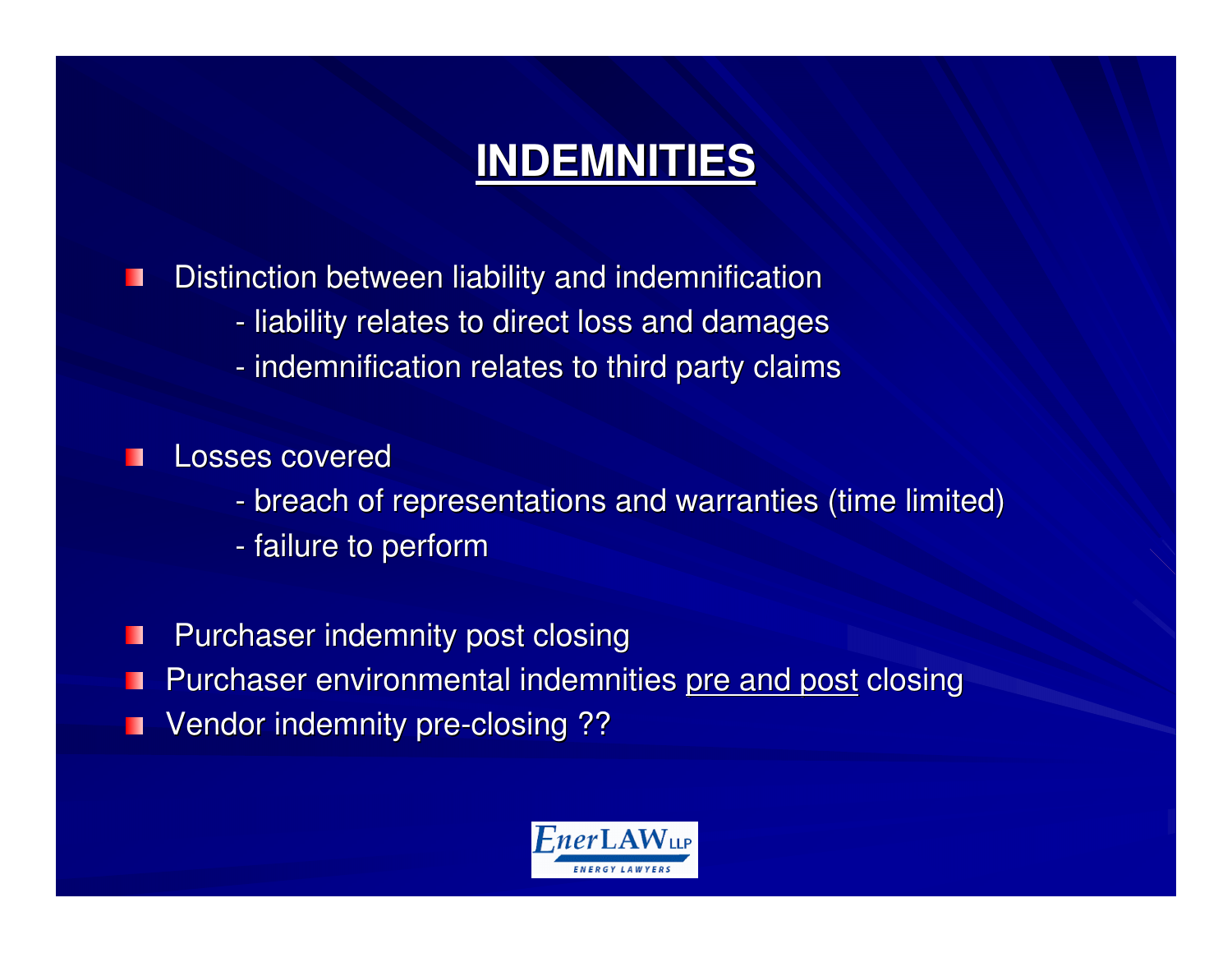### **CLAIMS**

**Claims for Misrepresentation or under Indemnity**

Limits on liability (sometimes limited to purchase price)П

Limits on time in which to make the claim $\blacksquare$ 

> Limitations Act (2 years) $\blacksquare$

Industry Agreement re *Limitations Act* (4 years)

Reliance requirement $\blacksquare$ 

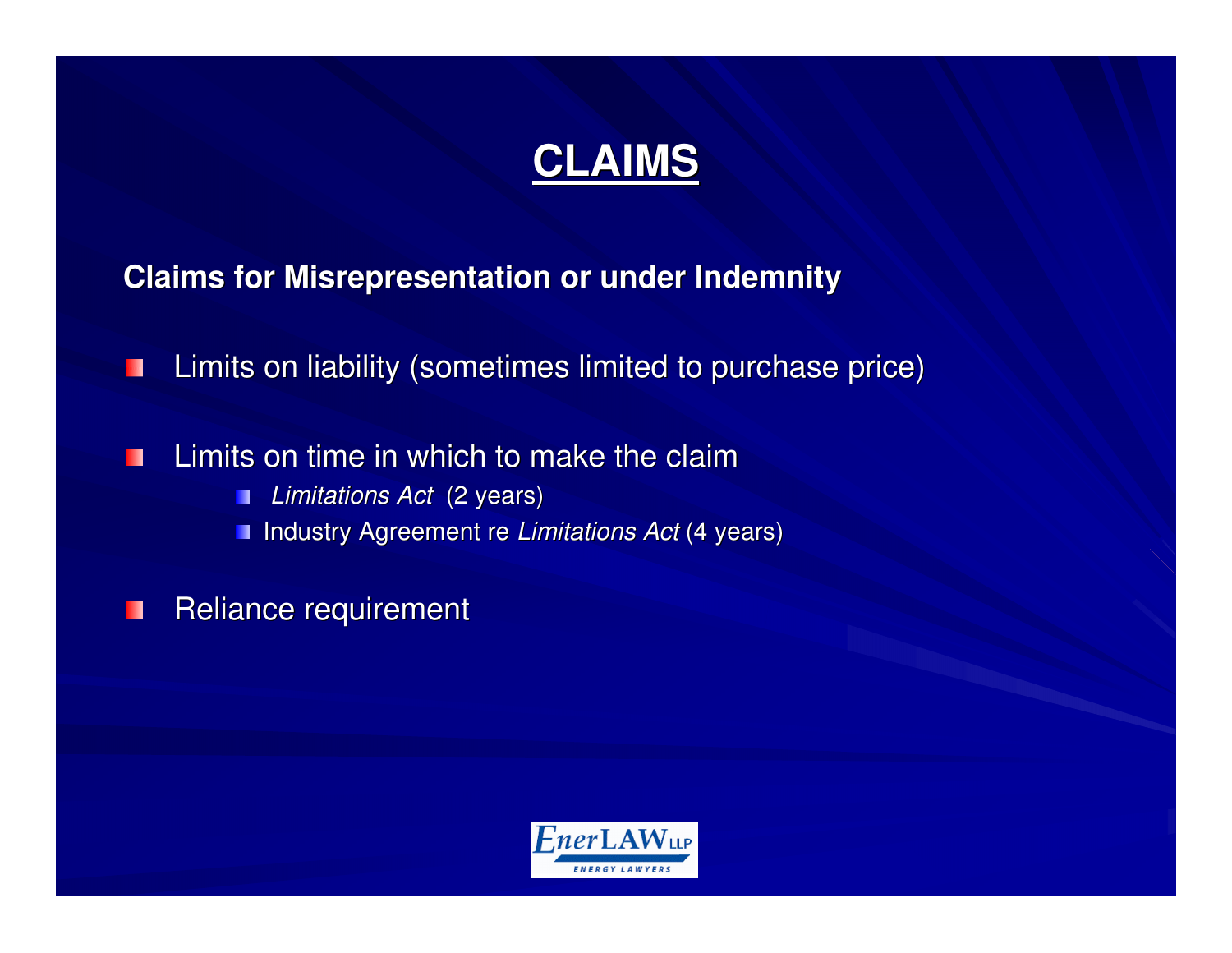## **PRE-CLOSING CONSENTS**

**Investment Canada Competition Act LLR compliance for ERCB**  $\mathcal{L}_{\mathcal{A}}$  , where  $\mathcal{L}_{\mathcal{A}}$  is the set of the set of the set of the set of the set of the set of the set of the set of the set of the set of the set of the set of the set of the set of the set of the set of the  $-$  Void transaction if not 1.0 post closing **THE LLR compliance for SER** - Not quite void, but still needs to be  $\mathcal{L}_{\mathcal{A}}$ addressed pre-closing

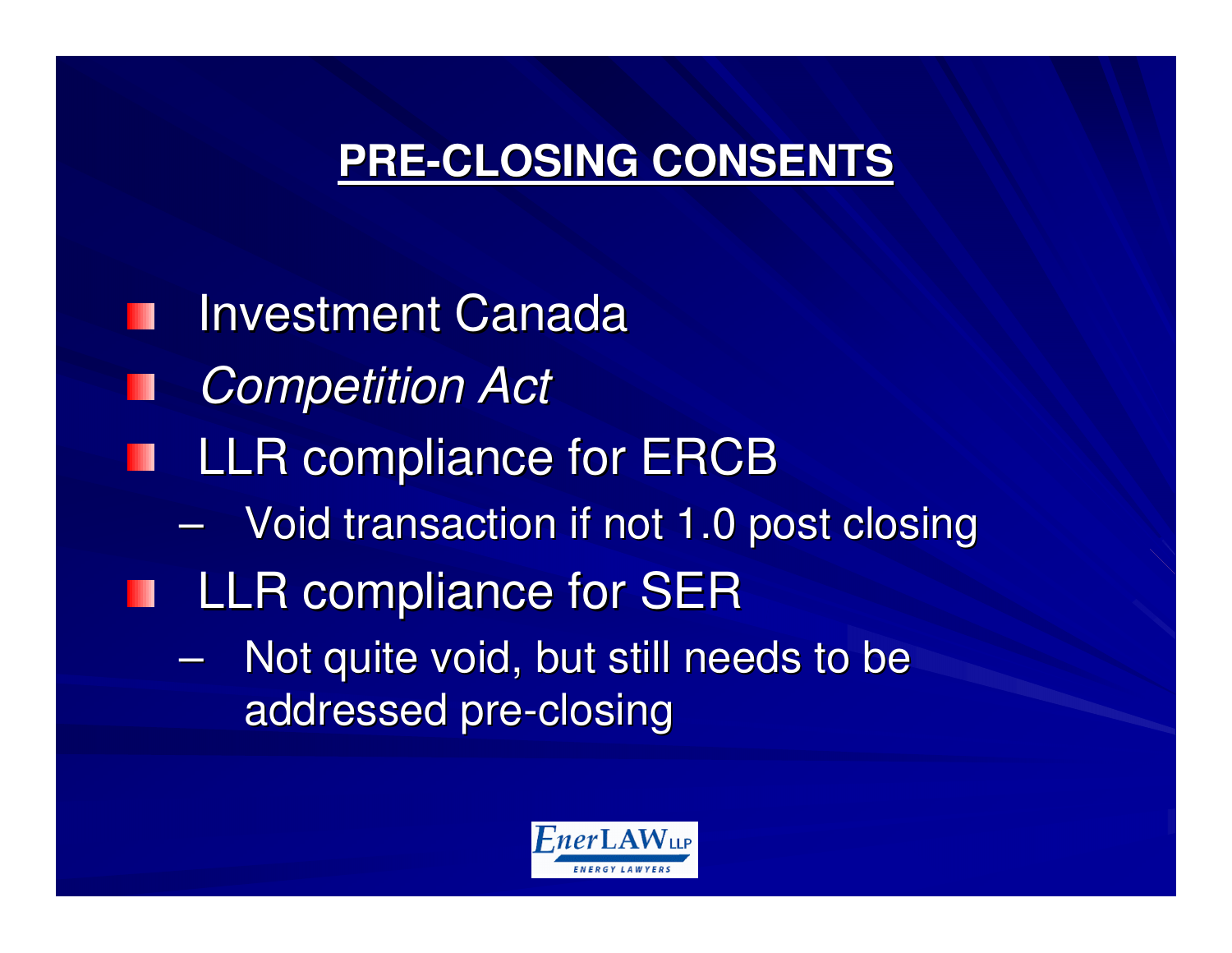## **PREFERENTIAL RIGHTS OF PURCHASE (ROFRS)**

What is a ROFR

m

H

- at common at common law, is a contractual right capable of becoming an interest in land

-- Section 63 of *Law of Property Act* makes it an interest in land in Alberta

Exceptions under CAPL

- -- all or substantially all
- -5% rule
- corporate mergers, amalgamations and reorganizations
- -- acquisition for shares

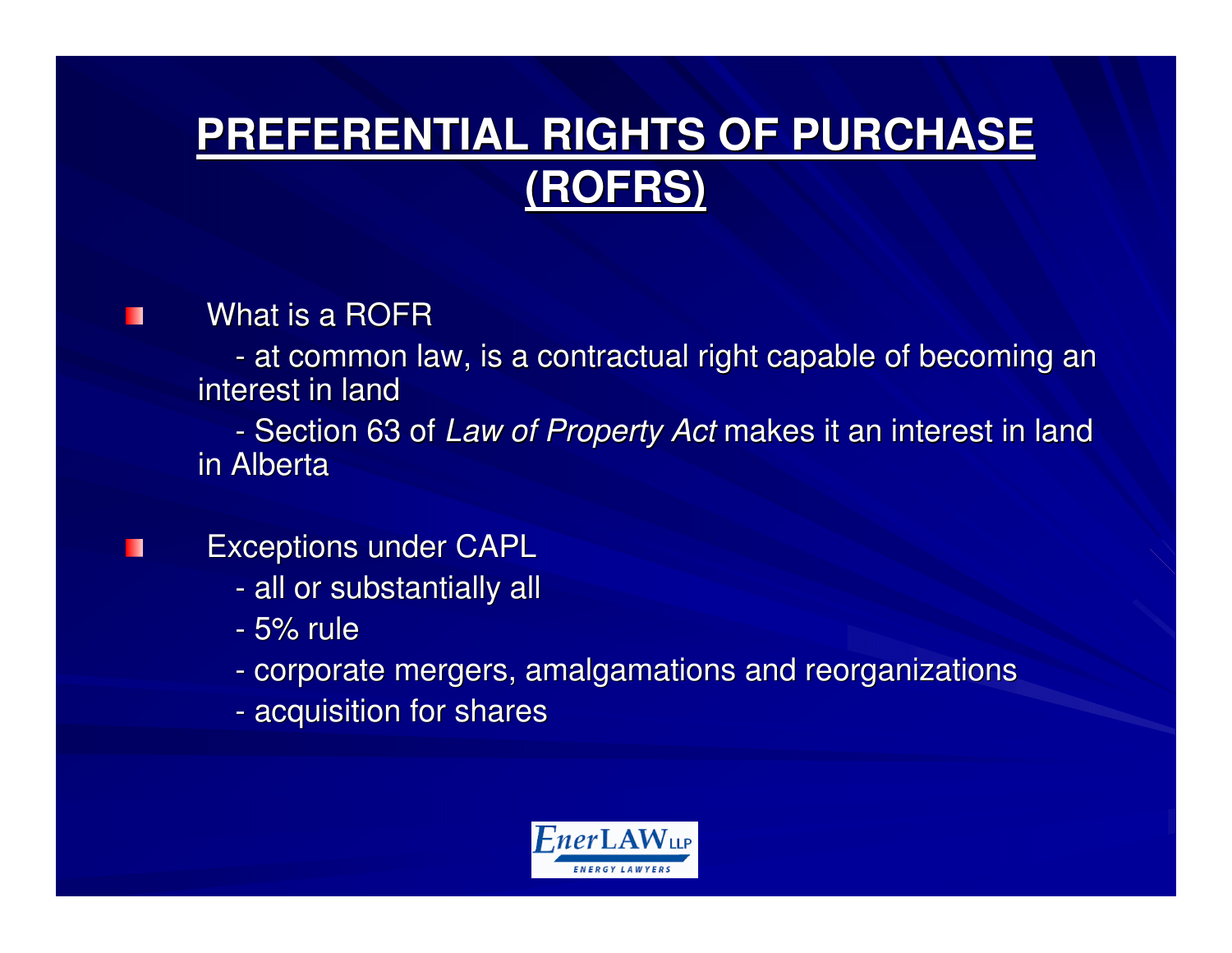- Always apply segregation when issuing ROFRsП
- What about BPO/APO parties $\blacksquare$
- What about BPENN/APENN parties  $\blacksquare$

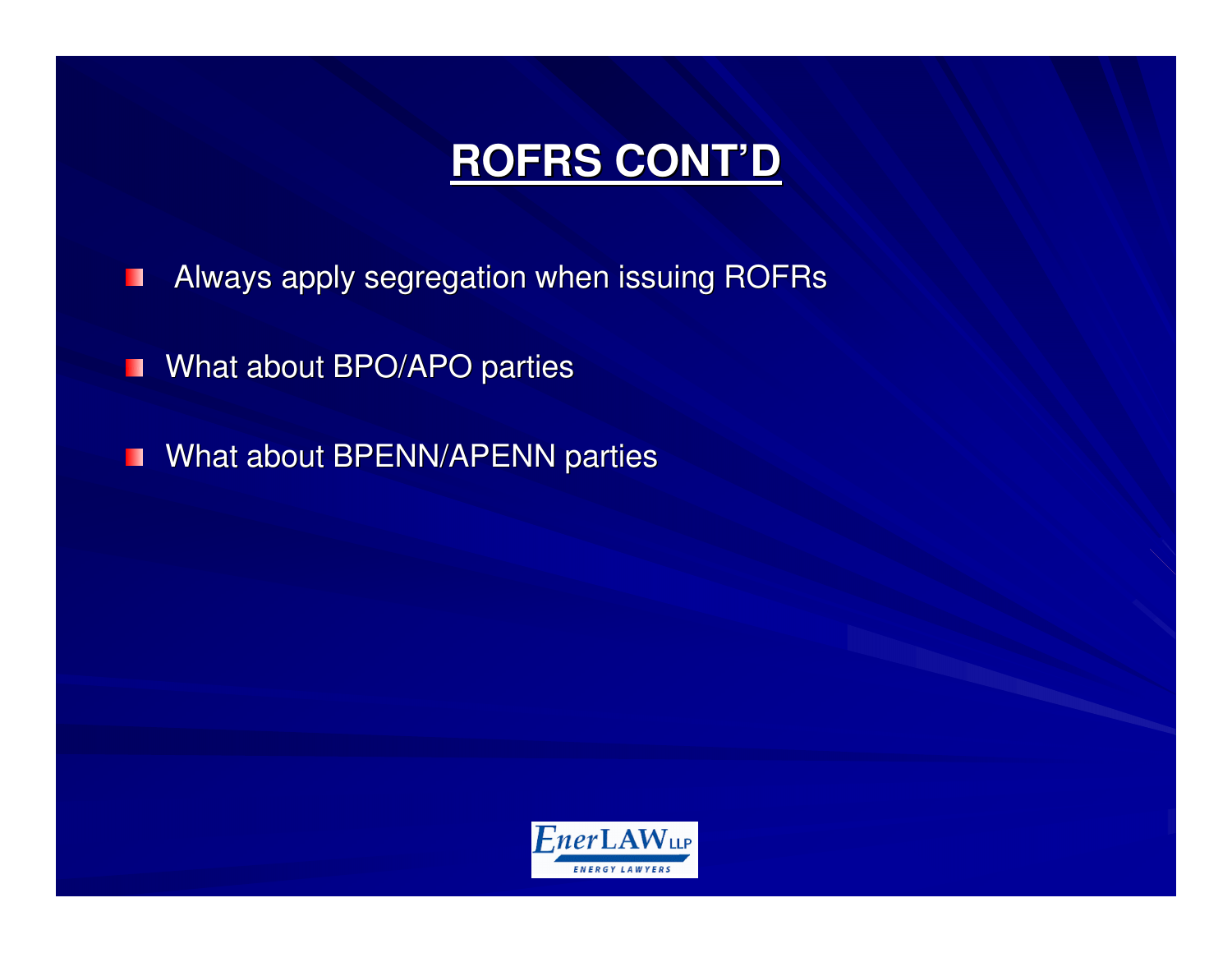#### **ISSUES**

- **Valuation Disputes1.**
- percent of total purchase price $\blacksquare$
- arbitration $\blacksquare$
- facilities vs. reservesП

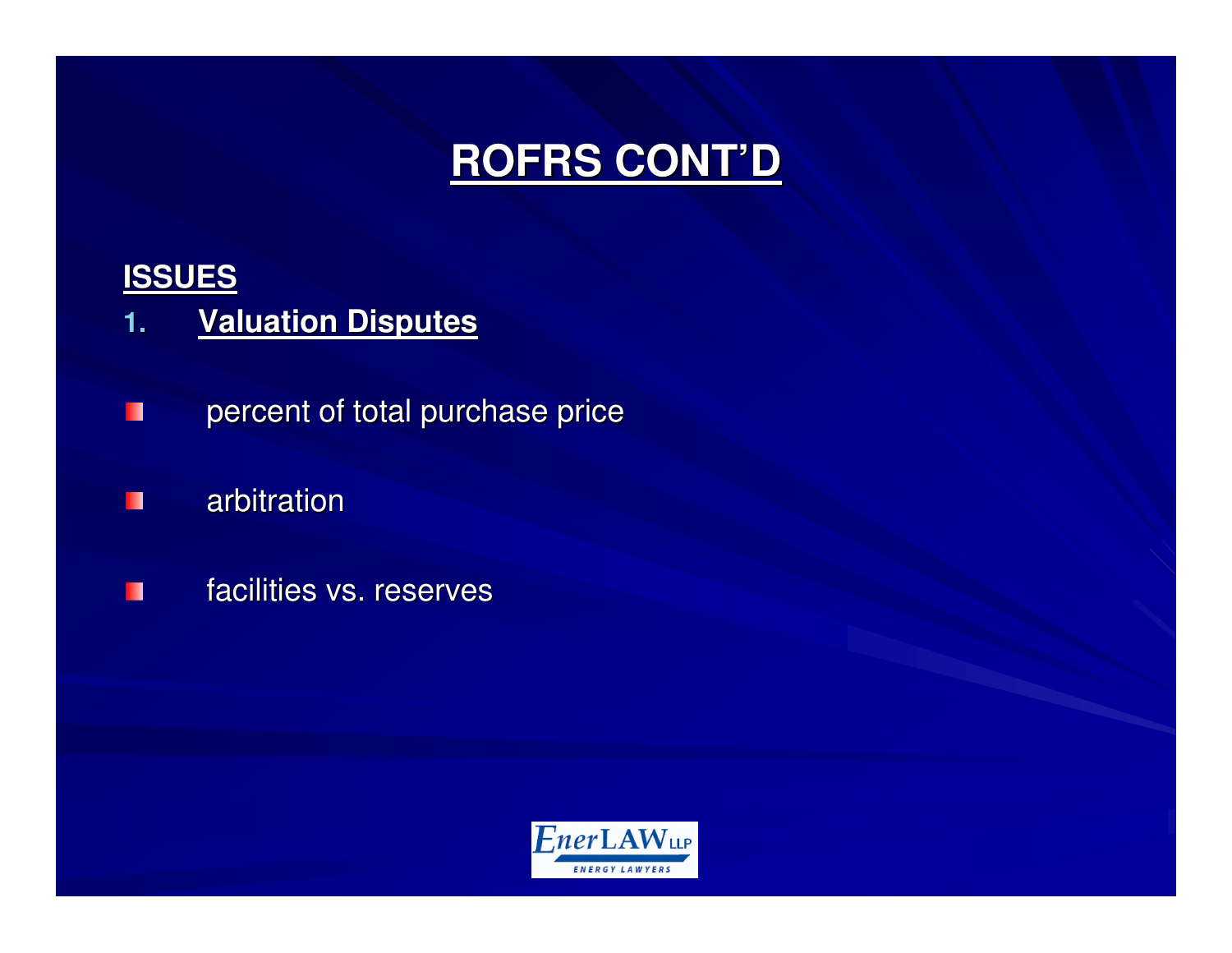- **2.Failure to Have Given Prior Notice**
- "silent partners"H
- Limitations Act application: Industry AgreementП

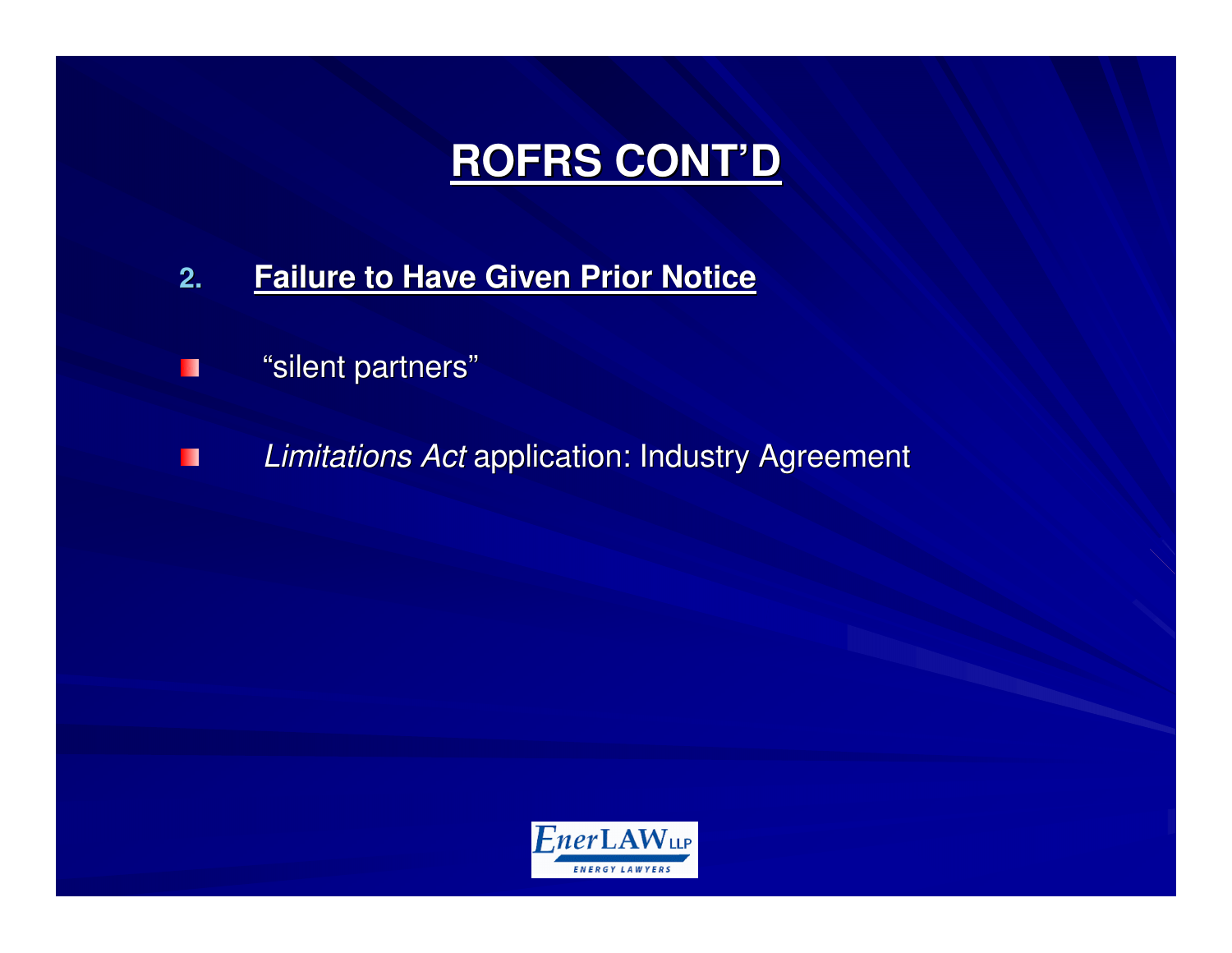- **4.Conflicting Agreements**
- $\blacksquare$ where agreements don't have "superseding" clauses
- **5.Non-CAPL**
- where there is no segregation language and different  $\blacksquare$ owners of joint lands
- **6.Series of Transactions**
- where exemptions may applyП

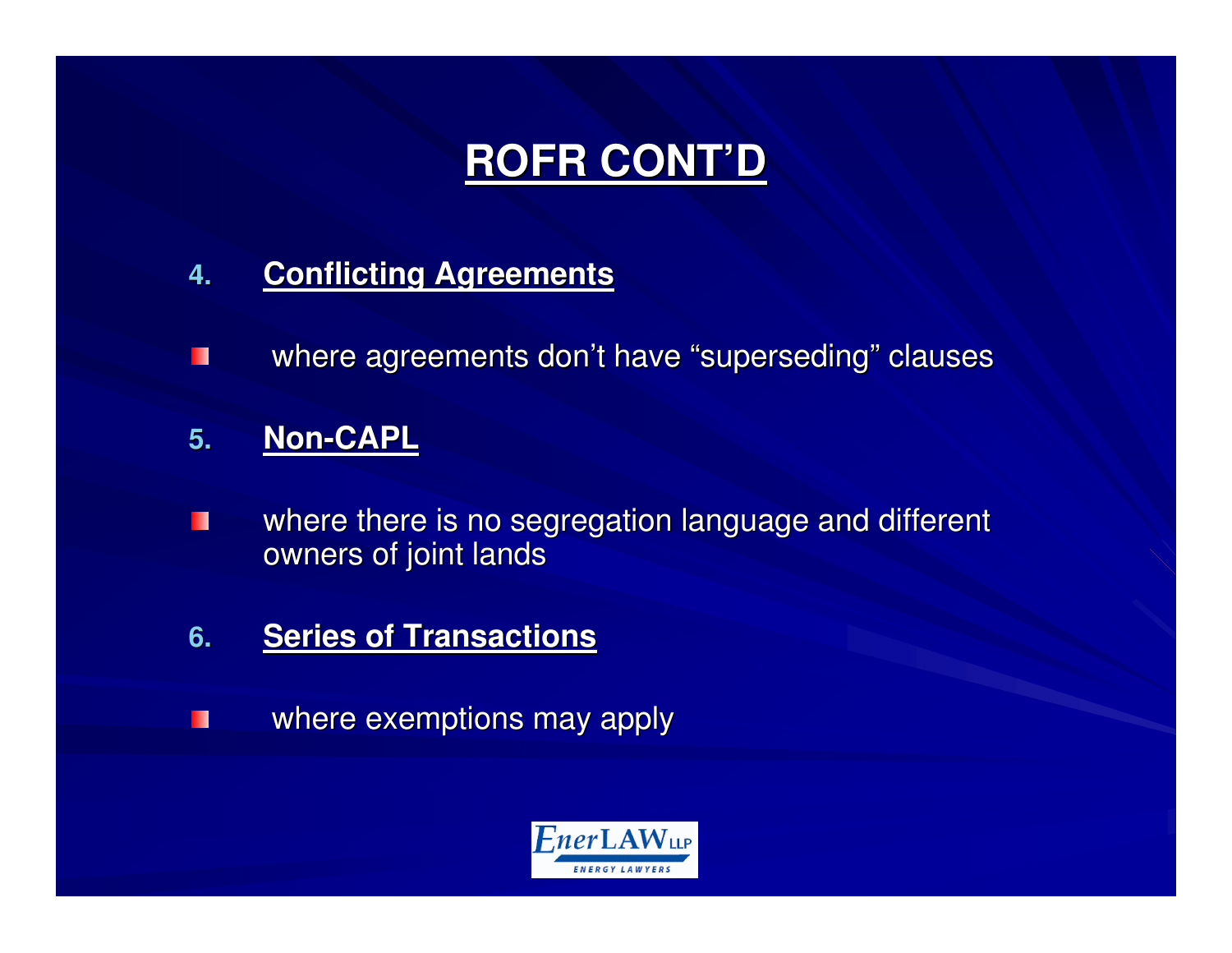- Remedies for breach $\blacksquare$ 
	- -- Injunction (very very rare to get this)
	- specific performance (rare to get this)
	- damages
- Purchaser's knowledge of ROFR may create a  $\blacksquare$ limitation
- Likely must exercise and sue prior to expiry of ROFR П period to support a claim